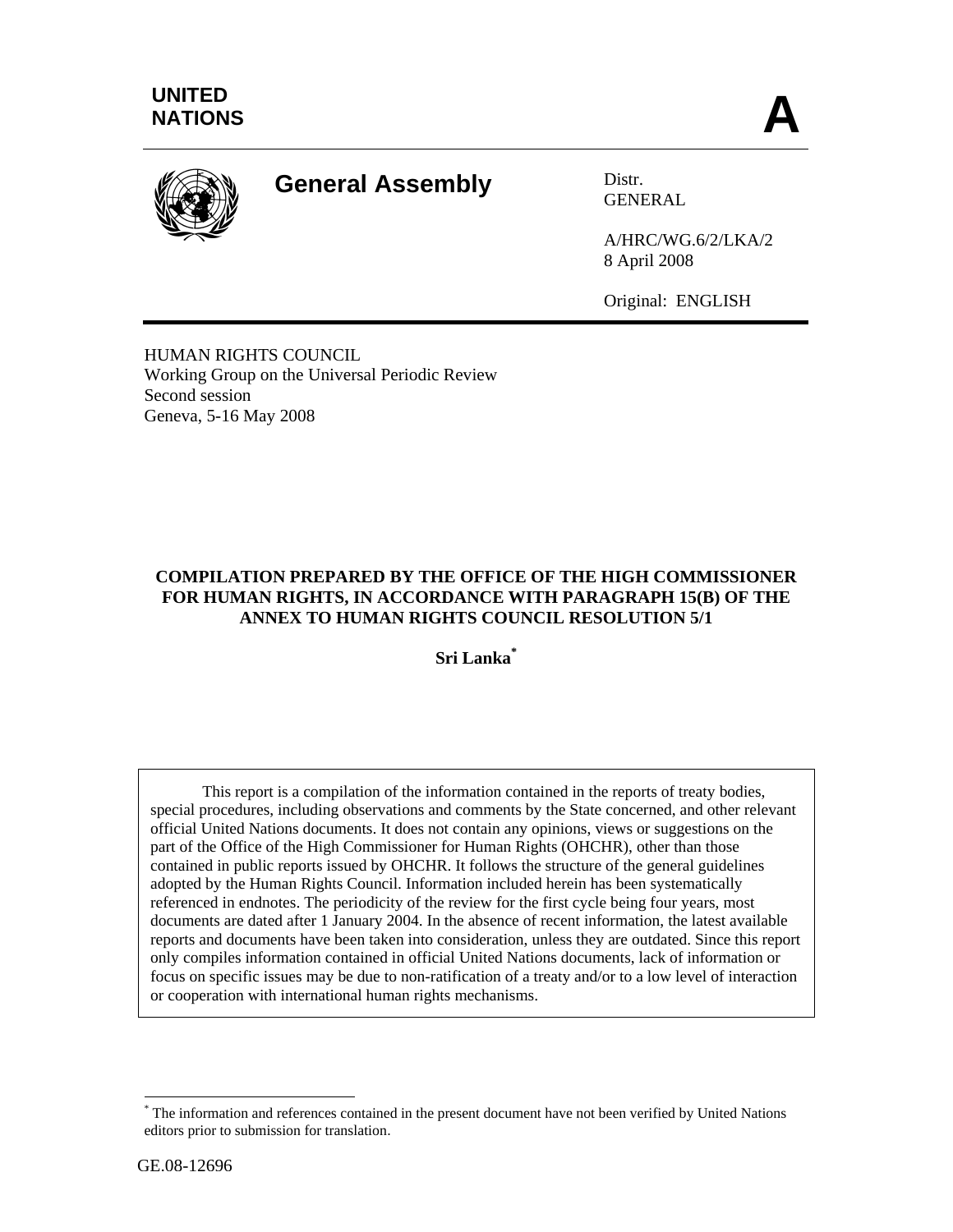| Core universal human<br>rights treaties <sup>2</sup> | Date of ratification,<br>accession or succession                                   | /reservations                        | Declarations Recognition of specific competences of<br>treaty bodies                                           |
|------------------------------------------------------|------------------------------------------------------------------------------------|--------------------------------------|----------------------------------------------------------------------------------------------------------------|
| <b>ICERD</b>                                         | 18 Feb. 1982                                                                       | None                                 | Individual complaints (art. 14): No                                                                            |
| <b>ICESCR</b>                                        | 11 June 1980                                                                       | None                                 |                                                                                                                |
| <b>ICCPR</b>                                         | 11 June 1980                                                                       | None                                 | Inter-State complaints (art. 41): Yes                                                                          |
| <b>ICCPR-OP1</b>                                     | 3 Oct. 1997                                                                        | Yes (art $1$ )                       |                                                                                                                |
| <b>CEDAW</b>                                         | 5 Oct. 1981                                                                        | None                                 |                                                                                                                |
| OP-CEDAW                                             | 15 Oct. 2002                                                                       | None                                 | Inquiry procedure (art. 8 and 9): No                                                                           |
| <b>CAT</b>                                           | 3 Feb. 1994                                                                        | None                                 | Inter-State complaints (art. 21): No<br>Individual complaints (art. 22): No<br>Inquiry procedure (art. 20): No |
| <b>CRC</b>                                           | 12 July 1991                                                                       |                                      |                                                                                                                |
| OP-CRC-AC                                            | 8 Sept. 2000                                                                       | Yes (art. 3 §2)                      |                                                                                                                |
| OP-CRC-SC                                            | 22 Sept. 2006                                                                      | None                                 |                                                                                                                |
| <b>ICRMW</b>                                         | 11 March 1996                                                                      | Yes (arts. 8 para. 2,<br>29, 49, 54) | Inter-State complaints (art. 76): No<br>Individual complaints (art. 77): No                                    |
| and CED.                                             |                                                                                    |                                      | Core treaties to which Sri Lanka is not a party: ICCPR-OP2, OP-CAT, CPD (signature only, 2007), CPD-OP         |
| Other main relevant international instruments        |                                                                                    |                                      | Ratification, accession or succession                                                                          |
|                                                      | Convention on the Prevention and Punishment of the Crime of Genocide               |                                      | Yes                                                                                                            |
|                                                      | Rome Statute of the International Criminal Court                                   |                                      | N <sub>o</sub>                                                                                                 |
| Palermo Protocol <sup>3</sup>                        |                                                                                    |                                      | N <sub>0</sub>                                                                                                 |
| Refugees and stateless persons <sup>4</sup>          |                                                                                    |                                      | N <sub>o</sub>                                                                                                 |
|                                                      | Geneva Conventions of 12 August 1949 and Additional Protocols thereto <sup>5</sup> |                                      | Yes, except the three Additional<br>Protocols                                                                  |
| ILO fundamental conventions <sup>6</sup>             |                                                                                    |                                      | Yes                                                                                                            |
|                                                      | <b>UNESCO</b> Convention against Discrimination in Education                       |                                      | Yes                                                                                                            |

# **I. BACKGROUND AND FRAMEWORK A. Scope of international obligations**<sup>1</sup>

1. The Special Rapporteurs on the question of torture and on extrajudicial, summary or arbitrary executions recommended respectively that Sri Lanka ratify  $\overrightarrow{OP-CAT}$  and the Rome Statute of the ICC.<sup>8</sup> The Committee on the Elimination of Racial Discrimination (CERD) and the Committee against Torture (CAT) further recommended that the State make the declarations respectively under article 14 of ICERD<sup>9</sup> and articles 21 and 22 of CAT.<sup>10</sup>As reported by the Special Representative of the Secretary-General on human rights defenders, a state of emergency was imposed in August 2005 and renewed on a monthly basis.<sup>11</sup> In 2006, the Special Rapporteur on extrajudicial, summary or arbitrary executions, as reiterated by the High Commissioner for Human Rights in January 2008,<sup>12</sup> highlighted that international human rights law and international humanitarian law continued to apply.<sup>13</sup> The Special Rapporteur further noted that the Liberation Tigers of Tamil Eelam (LTTE) had formally taken upon itself obligations under the Geneva Conventions and that the Karuna Group is a party to the conflict within the meaning of humanitarian law.<sup>14</sup>

# **B. Constitutional and legislative framework**

2. In 2003, while taking note of proposed constitutional reform, the Human Rights Committee (HR Committee) remained concerned that the domestic legal system did not contain provisions covering all substantive rights of the ICCPR.<sup>15</sup> Sri Lanka pledged in 2006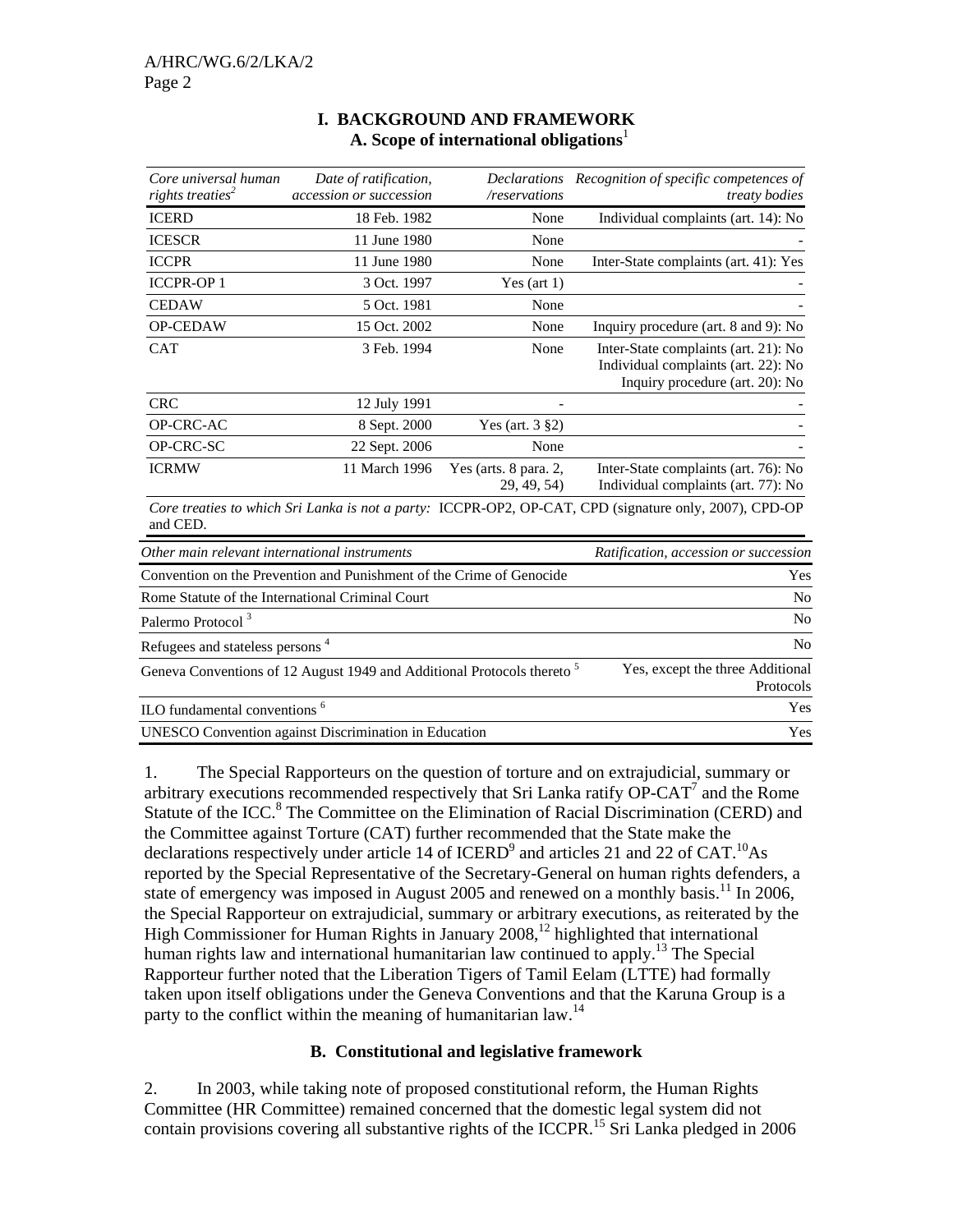#### Page 3

that it would introduce a human rights charter.<sup>16</sup> As noted by the High Commissioner for Human Rights in 2007, the application of treaties in domestic law has been questioned by the Supreme Court and the Government's proposed legislation only partially addresses the issues and risks confusing further the status of different rights in national law.<sup>17</sup> While appreciating the enactment of the Torture Act No. 22 (1994),<sup>18</sup> the Special Rapporteur on the question of torture noted that the definition did not expressly include "suffering".<sup>19</sup> The 2006 Common Country Assessment (CCA) noted the enactment in 2005 of a law on the prevention of domestic violence.<sup>20</sup>

#### **C. Institutional and human rights infrastructure**

3. CERD, the Committee on the Rights of the Child (CRC) and the HR Committee welcomed the establishment of the National Human Rights Commission of Sri Lanka (NHRC).<sup>21</sup> In 2007, CAT requested clarification regarding the independence and impartiality of commissioners following their appointment by the President.<sup>22</sup> In October 2007, the NHRC was downgraded<sup>23</sup> from "A" to "B" status<sup>24</sup>, which was noted by the Special Rapporteur on the question of torture as a regrettable development.25 CERD and CAT welcomed the establishment of the Permanent Inter-Ministerial Standing Committee on Human Rights.<sup>26</sup> The Committee on the Elimination of Discrimination against Women (CEDAW) encouraged the establishment of the National Commission on Women.<sup>27</sup> The Special Rapporteur on the question of torture noted that the legitimacy and credibility of the National Police Commission (NPC)<sup>28</sup> had been questioned because of the presidential appointments of the commissioners.29 CAT recommended, inter alia, the establishment of human rights directorates in the armed and police forces.<sup>30</sup> The Secretary-General commended the establishment of a multidisciplinary task force on children and armed conflict.<sup>31</sup>

#### **D. Policy measures**

4. CEDAW welcomed, inter alia, the adoption of a range of policies and programmes for women.32 CRC recommended the development of a National Plan of Action on Commercial Sexual Exploitation of Children.<sup>33</sup> UNICEF also provided information on the National Action Plan for the Children of Sri Lanka 2004-2008.<sup>34</sup> In 2006, Sri Lanka provided information as to the measures adopted in the field of human rights education.<sup>35</sup>

#### **II. PROMOTION AND PROTECTION OF HUMAN RIGHTS ON THE GROUND**

# **A. Cooperation with human rights mechanisms**

| Treaty body <sup>36</sup> | Latest report submitted<br>and considered | Latest concluding | <i>observations Follow-up response</i> | Reporting status                                                                                                 |
|---------------------------|-------------------------------------------|-------------------|----------------------------------------|------------------------------------------------------------------------------------------------------------------|
| <b>CERD</b>               | 2000                                      | August 2001       |                                        | Tenth to thirteenth reports<br>overdue since<br>2003, 2005 and 2007 respectively                                 |
| <b>CESCR</b>              | 1996                                      | April 1998        |                                        | Second, third and fourth reports<br>overdue since 1995, 2000 and<br>2005 respectively                            |
| <b>HR</b><br>Committee    | 2002                                      | November 2003     | October 2005 and<br>2007               | Fifth report overdue since 2007                                                                                  |
| <b>CEDAW</b>              | 1999                                      | January 2002      |                                        | Fifth, sixth and seventh reports<br>overdue since 1998, 2002 and<br>2006 respectively. Eighth report<br>due~2010 |
| <b>CAT</b>                | 2004                                      | November 2005     | November 2006                          | Third and fourth reports overdue<br>since 2007                                                                   |
| <b>CRC</b>                | 2000                                      | June 2003         |                                        | Third and fourth reports due in                                                                                  |

#### **1. Cooperation with treaty bodies**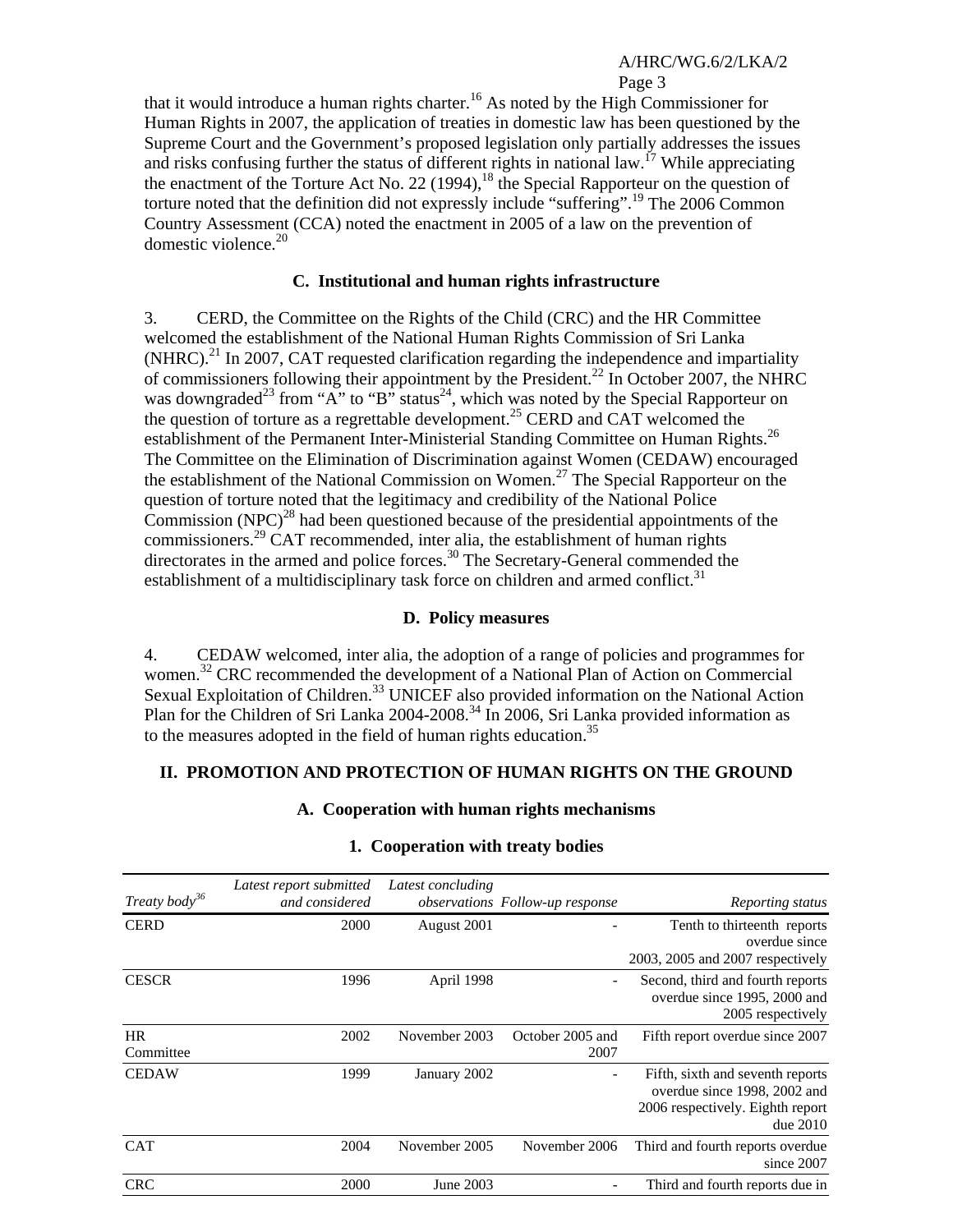| Treaty body <sup>36</sup> | Latest report submitted<br>and considered | Latest concluding | observations Follow-up response | Reporting status                  |
|---------------------------|-------------------------------------------|-------------------|---------------------------------|-----------------------------------|
|                           |                                           |                   |                                 | 2008                              |
| <b>OP-CRC-AC</b>          |                                           | -                 |                                 | Initial report overdue since 2004 |
| OP-CRC-SC                 |                                           |                   |                                 | Initial report due 2008           |
| <b>CMW</b>                |                                           |                   |                                 | Initial report overdue since 2004 |

5. CAT undertook an enquiry under article 20 from 20 April 1999 to May 2002 and included a summary of its results in its 2002 annual report.<sup>37</sup>

| Standing invitation issued                                      | N <sub>0</sub>                                                                                                                                                                                                                                                                                                                                                                                                                                                                                                                                                                                                                                                                                                                                                                                                                                                                                                                                                                                                                                                                                                                                                                                                                                                                                                                                                                                                                                                                                                                                                                                          |
|-----------------------------------------------------------------|---------------------------------------------------------------------------------------------------------------------------------------------------------------------------------------------------------------------------------------------------------------------------------------------------------------------------------------------------------------------------------------------------------------------------------------------------------------------------------------------------------------------------------------------------------------------------------------------------------------------------------------------------------------------------------------------------------------------------------------------------------------------------------------------------------------------------------------------------------------------------------------------------------------------------------------------------------------------------------------------------------------------------------------------------------------------------------------------------------------------------------------------------------------------------------------------------------------------------------------------------------------------------------------------------------------------------------------------------------------------------------------------------------------------------------------------------------------------------------------------------------------------------------------------------------------------------------------------------------|
| Latest visits or mission<br>reports                             | Special Rapporteur on extrajudicial, summary or arbitrary executions (24 Aug.-5 Sept.<br>1997). <sup>38</sup> Working Group on Enforced or Involuntary Disappearances (25-29 Oct.                                                                                                                                                                                                                                                                                                                                                                                                                                                                                                                                                                                                                                                                                                                                                                                                                                                                                                                                                                                                                                                                                                                                                                                                                                                                                                                                                                                                                       |
|                                                                 | 1999). <sup>39</sup> Special Rapporteurs on freedom of religion or belief (2-12 May 2005); <sup>40</sup> on                                                                                                                                                                                                                                                                                                                                                                                                                                                                                                                                                                                                                                                                                                                                                                                                                                                                                                                                                                                                                                                                                                                                                                                                                                                                                                                                                                                                                                                                                             |
|                                                                 | extrajudicial, summary or arbitrary executions (28 Nov-6 Dec. 2005); <sup>41</sup> on the question                                                                                                                                                                                                                                                                                                                                                                                                                                                                                                                                                                                                                                                                                                                                                                                                                                                                                                                                                                                                                                                                                                                                                                                                                                                                                                                                                                                                                                                                                                      |
|                                                                 | of torture (1-8 Oct. 2007). <sup>42</sup> Representative of the Secretary-General on human rights of                                                                                                                                                                                                                                                                                                                                                                                                                                                                                                                                                                                                                                                                                                                                                                                                                                                                                                                                                                                                                                                                                                                                                                                                                                                                                                                                                                                                                                                                                                    |
|                                                                 | internally displaced persons (14-21 Dec. 2007). <sup>43</sup>                                                                                                                                                                                                                                                                                                                                                                                                                                                                                                                                                                                                                                                                                                                                                                                                                                                                                                                                                                                                                                                                                                                                                                                                                                                                                                                                                                                                                                                                                                                                           |
| Visits agreed upon in<br>principle                              | Special Rapporteur on the right to freedom of opinion and expression.                                                                                                                                                                                                                                                                                                                                                                                                                                                                                                                                                                                                                                                                                                                                                                                                                                                                                                                                                                                                                                                                                                                                                                                                                                                                                                                                                                                                                                                                                                                                   |
| Visits requested and not yet<br>agreed upon                     | Special Rapporteur on the independence of judges and lawyers. Independent expert on<br>minority issues (requested in 2007). Working Group on Enforced or Involuntary<br>Disappearances (requested in 2006, follow-up in 2007).                                                                                                                                                                                                                                                                                                                                                                                                                                                                                                                                                                                                                                                                                                                                                                                                                                                                                                                                                                                                                                                                                                                                                                                                                                                                                                                                                                          |
| Facilitation/cooperation<br>during missions                     | The Special Rapporteur on freedom of religion or belief thanked the authorities for the<br>cooperation extended to her, despite the still difficult circumstances related to the post-<br>tsunami period. <sup>44</sup> The Special Rapporteur on extrajudicial, summary or arbitrary<br>executions noted that Sri Lanka maintained an open and constructive attitude towards<br>his visit, and placed no restrictions on his access to all places and persons, including<br>LTTE representatives. <sup>45</sup> While expressing his appreciation for the respect of the terms<br>of reference for the visit, <sup>46</sup> the Special Rapporteur on torture highlighted that prior to the<br>commencement of the visit, the Government denied him permission to travel to LTTE-<br>controlled areas, <sup>47</sup> that did not provide him with a letter of authorisation to visit any<br>facilities of the armed forces, <sup>48</sup> and that the conditions for independent fact-finding were<br>impeded by instances where detainees were hidden or brought away shortly before he<br>arrived. <sup>49</sup> He was pleased to report that the Government had already indicated that it<br>would appoint a high level task force to study his recommendations. <sup>50</sup> The<br>Representative of the Secretary-General on human rights of internally displaced persons<br>appreciated the cooperation and support in the conduct of his mission, and regretted that<br>he was unable to visit Kilinochchi to discuss humanitarian and protection concerns with<br>the LTTE. <sup>51</sup> |
| Follow-up to visits                                             | None                                                                                                                                                                                                                                                                                                                                                                                                                                                                                                                                                                                                                                                                                                                                                                                                                                                                                                                                                                                                                                                                                                                                                                                                                                                                                                                                                                                                                                                                                                                                                                                                    |
| Responses to letters of<br>allegations and urgent<br>appeals    | Between 1 January 2004 and 31 December 2007, a total of 94 communications were<br>sent to Sri Lanka. Apart from communications sent for particular groups (e.g. a media,<br>NGOs) 208 individuals were covered by these communications, including 14 women.<br>Over the same period, Sri Lanka replied to 45 communications, which represents replies<br>to 48 per cent of the communications sent. Also over the same period, three<br>communications were sent to the LTTE. No responses were received.                                                                                                                                                                                                                                                                                                                                                                                                                                                                                                                                                                                                                                                                                                                                                                                                                                                                                                                                                                                                                                                                                               |
| Responses to questionnaires<br>on thematic issues <sup>52</sup> | Sri Lanka responded to none of the 12 questionnaires sent by special procedures<br>mandate holders <sup>53</sup> between 1 January 2004 and 31 December 2007, within the<br>deadlines.                                                                                                                                                                                                                                                                                                                                                                                                                                                                                                                                                                                                                                                                                                                                                                                                                                                                                                                                                                                                                                                                                                                                                                                                                                                                                                                                                                                                                  |

#### **2. Cooperation with special procedures**

# **3. Cooperation with the Office of the High Commissioner for Human Rights**

6. In October 2007, the High Commissioner undertook an official visit to Sri Lanka. In her dialogue with the Government she stressed the critical need for independent public reporting on the human rights situation and the readiness of her Office to assist in this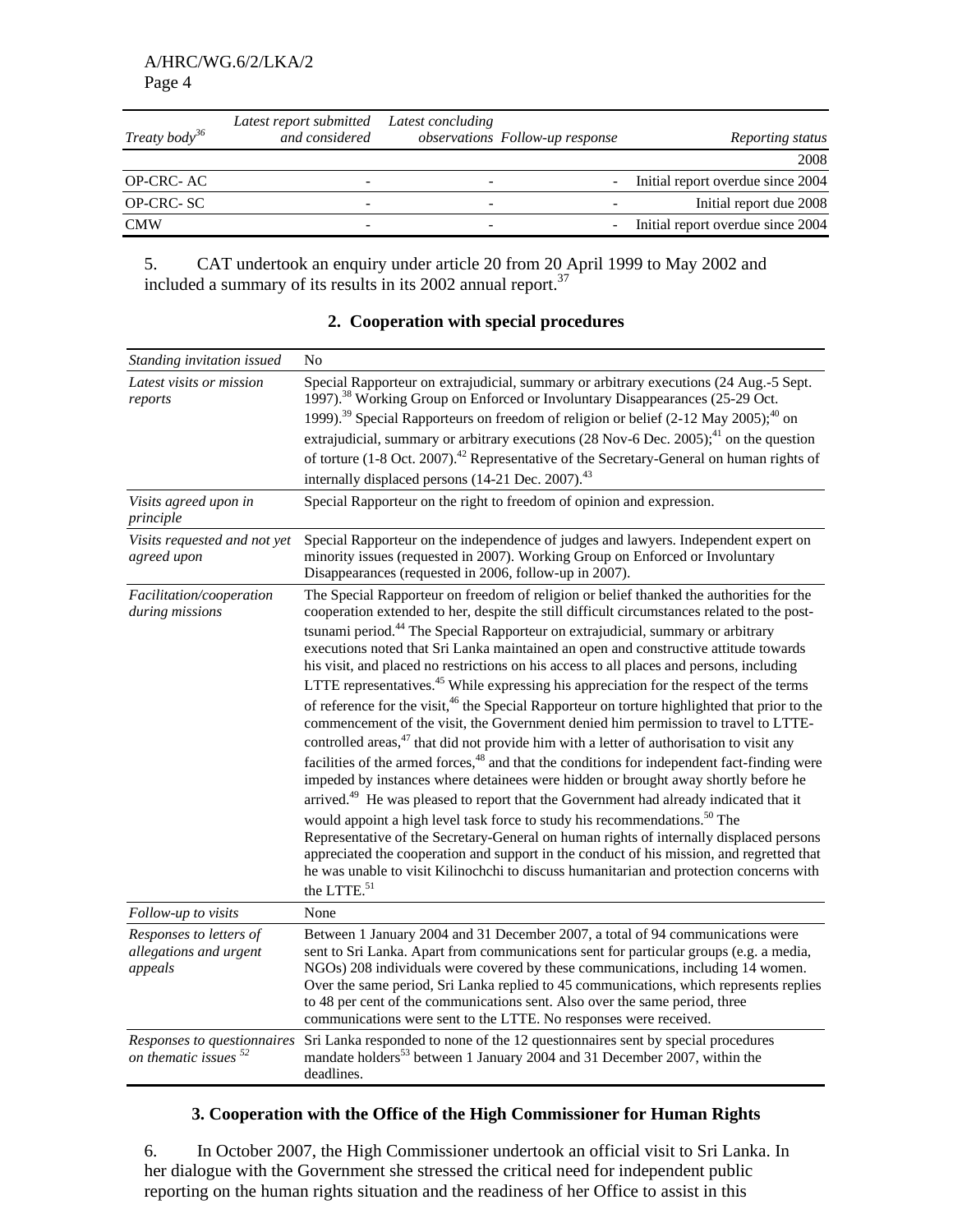Page 5 regard.54 A senior human rights adviser has been working with the United Nations Country Team since June 2004, advising and supporting the Resident Coordinator and United Nations agencies. In response to the deteriorating human rights situation since December 2005, OHCHR has explored ways to reinforce its presence in the country. While the Government has not favoured an independent OHCHR presence, the creation of a new Ministry for Human Rights and Disaster Management in 2006 presented new opportunities for increased engagement with the Government.<sup>55</sup> In 2007, Sri Lanka contributed to the Voluntary Fund for Technical Cooperation.

#### **B. Implementation of international human rights obligations, taking into account applicable international humanitarian law**

# **1. Equality and non-discrimination**

7. In 2003, the HR Committee commended legislation designed to improve the condition of women, but expressed concern about certain aspects of personal laws discriminating against women.56 In 2007, an ILO Committee of Experts noted the absence of a general provision protecting against discrimination in employment and occupation in the private sector<sup>57</sup> and noted the preparation of a women's rights bill.<sup>58</sup> The Special Rapporteur on violence against women sent a communication in 2007 relating to an alleged proposed regulation that would ban mothers with children under the age of 5 from emigrating for work.59

8. In 1998, the Committee on Economic, Social and Cultural Rights (CESCR) regretted that its dialogue with the State regarding the root causes of the armed conflict had been inconclusive and that the question of discrimination in relation to the economic, social and cultural rights of some ethnic groups remained the central issue in the armed conflict.<sup>60</sup> In 2003, CRC expressed concern about persisting societal discrimination against vulnerable groups of children.<sup>61</sup> In 2001, CERD was concerned, as also highlighted by UNHCR,<sup>62</sup> that a large number of Indian Tamils and their descendants have not been granted citizenship, that many continue to be stateless, and at alleged discrimination against Tamils without Sri Lankan citizenship who do not fully enjoy their economic, social and cultural rights.<sup>63</sup> In 2005, an ILO Committee of Experts noted that the Constitution provides protection against discrimination only for citizens.<sup>64</sup> In 2007, an ILO Committee welcomed the naturalization of Indian Tamils under the Grant of Citizenship to Persons of Indian Origin Act.<sup>65</sup>

# **2. Right to life, liberty and security of the person**

9. The Special Rapporteur on extrajudicial, summary or arbitrary executions noted that the conflict involved the intentional targeting of both combatants and civilians.<sup>66</sup> In relation to conflict-related political killings, while noting that it is impossible to determine with precision their numbers,  $\frac{67}{7}$  he stressed that many people - most notably Tamil and Muslim civilians faced a credible threat of death for exercising freedoms of expression, movement, association, and participation in public affairs;<sup>68</sup> for not supporting one or other of the factions fighting the Government; in retaliation; or because they are deemed sympathizers.<sup>69</sup> He further stated that killings are symptomatic of the widespread use of police torture, of the failure to rein in abuses committed or tolerated by the military, and of systematic efforts by various armed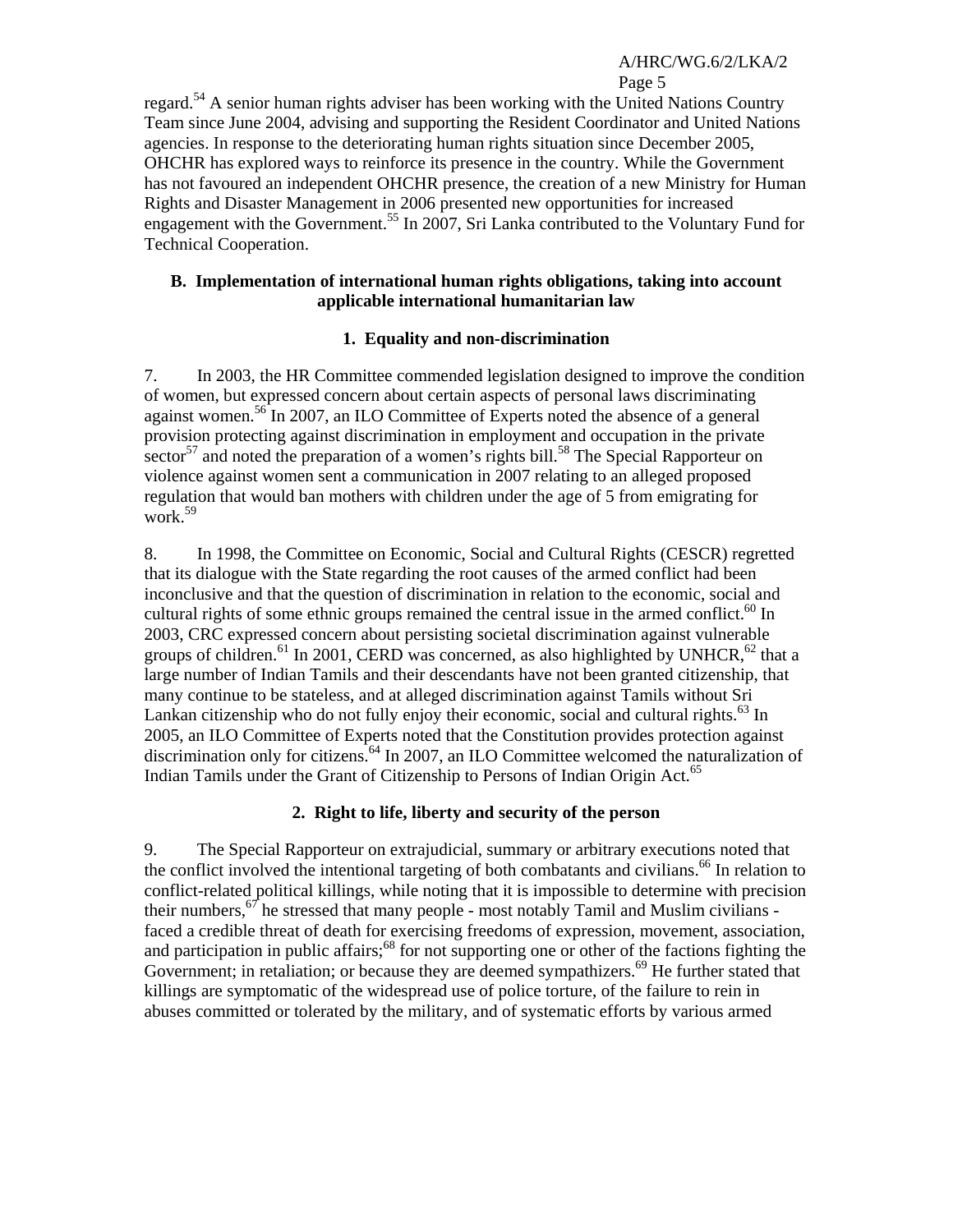groups, particularly the LTTE, to kill Tamils who refuse to support the LTTE and to provoke military retaliation.<sup>70</sup> Communications sent by the Special Rapporteur on freedom of expression and the Special Representative of the Secretary-General on human rights defenders relate to alleged murders, attacks, threats to and harassment of journalists, $^{71}$  parliamentarians and political party members,<sup>72</sup> human rights defenders<sup>73</sup> and individuals who had filed complaints of human rights violations.<sup>74</sup> Where the Government responded, it provided information about the ensuing investigations.<sup>75</sup> The Special Rapporteur on extrajudicial, summary and arbitrary executions wrote to the LTTE about reported assassinations, allegedly committed by the LTTE, of members or supporters of other Tamil parties or paramilitary formations, government officials, and persons who may have come into conflict with the LTTE, since the entry into force of the Ceasefire Agreement  $(CFA)$ .<sup>76</sup>

10. The Special Rapporteur on extrajudicial, summary or arbitrary executions was troubled that the police were engaged in summary executions, stating that reportedly, from November 2004 to October 2005 the police shot at least 22 criminal suspects after taking them into custody.<sup>77</sup> He noted that torture was the other main cause of deaths in police custody78 and that the vast majority of custodial deaths were caused not by rogue police but by ordinary officers taking part in an established routine.<sup>79</sup> CAT expressed concern at continued allegations of sexual violence and abuse in custody. <sup>80</sup>

11. The Special Rapporteur on extrajudicial, summary or arbitrary executions also referred to alleged death threats and fear of imminent extrajudicial executions in cases where an individual had testified against security forces<sup>81</sup> or filed complaints against the police.<sup>82</sup> Where the Government replied, it provided information regarding proceedings. $\frac{83}{3}$  The Representative of the Secretary-General on human rights of internally displaced persons also expressed concern in December 2007 about cases of threats, abductions and killings of humanitarian workers, and the slow response by police authorities in some cases. $84$  In a communication sent in 2006, the Special Rapporteur on extrajudicial, summary or arbitrary executions and the Special Representative of the Secretary-General on human rights defenders wrote to the LTTE regarding death threats against the Vice Chancellor of Jaffna University and his family, allegedly carried out by individuals possibly linked to the LTTE.<sup>85</sup>

12. In 2006, Sri Lanka informed CAT in its follow-up comments, that the President had appointed one commission to investigate alleged disappearances and another one to investigate serious violations of human rights.<sup>86</sup> In its reply, CAT requested clarification, inter alia, on topics investigated by the NHRC since April  $2006$ .<sup>87</sup> The Working Group on Enforced or Involuntary Disappearances noted at the end of 2007 the 5,516 outstanding cases under review.<sup>88</sup> It stated that it was gravely concerned at the increase in reported cases of recent enforced disappearances, which seemed to indicate a widespread pattern of disappearances.<sup>89</sup>

13. The Special Rapporteur on the question of torture was encouraged that capital punishment has not been imposed for more than three decades,<sup>90</sup> but observed that courts continued to sentence persons to death, leading to a considerable number of prisoners living under the strict conditions of death row. $91$ 

14. In 2005, CAT expressed concern about well-documented allegations of widespread torture and ill-treatment, mainly committed by the police.<sup>92</sup> In 2007, the Special Rapporteur on the question of torture stated that there is a clear indication that torture is widely practised.93 He noted that, in the context of detention orders under the Emergency Regulations, a broad variety of torture methods were allegedly used and that several elements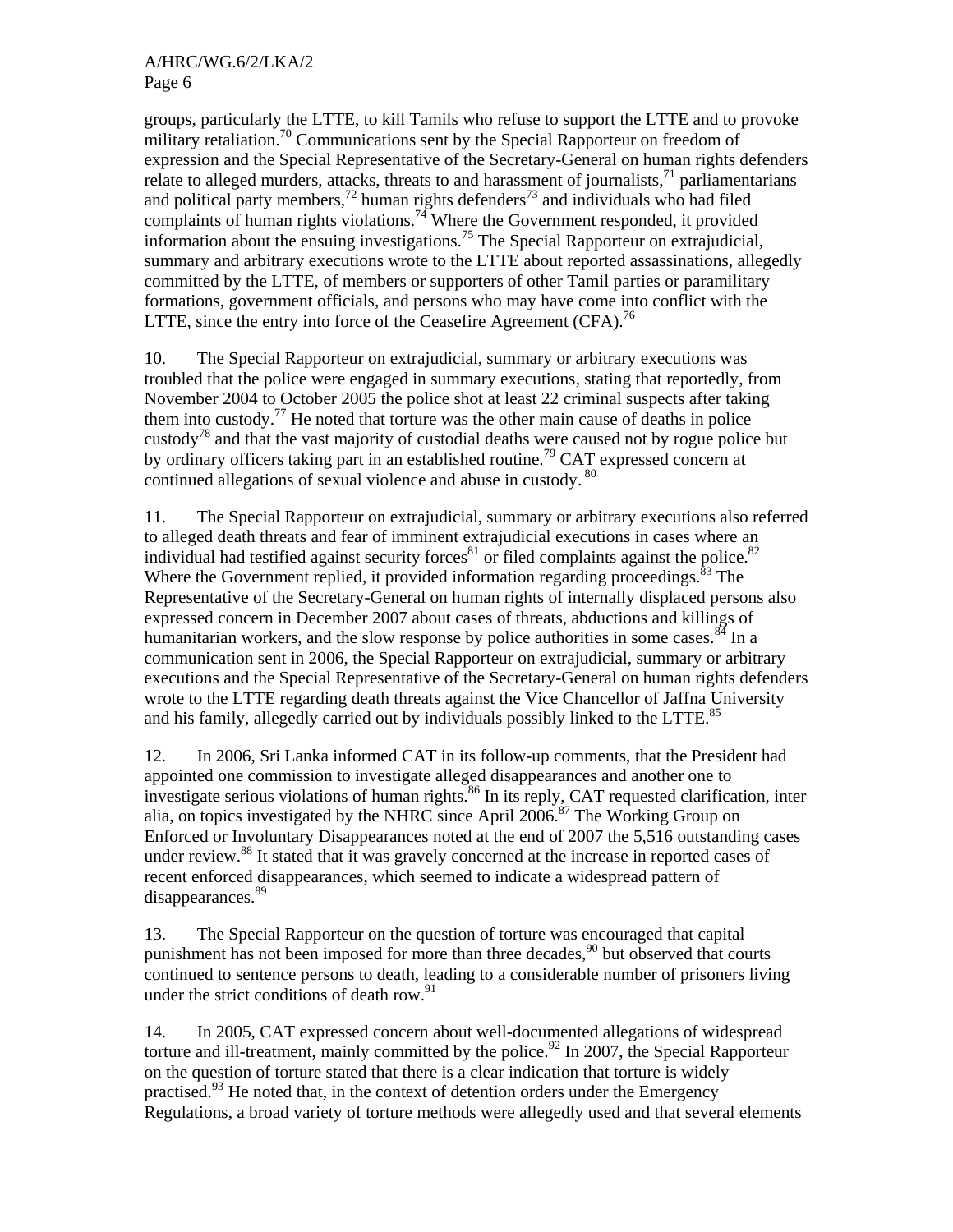# Page 7

led him to conclude that torture has become a routine practice in the context of counterterrorism operations, both by the police and the armed forces.  $94$ 

15. CEDAW and the HR Committee expressed concern at the high incidence of violence against women by the police and security forces in the conflict areas.<sup>95</sup> In 2003, CRC and the HR Committee also expressed concern that corporal punishment was permitted as a disciplinary measure in schools,  $96$  and in prisons.  $97$  CAT noted the abolition of corporal punishment by Act No. 23 of 2005.<sup>98</sup> In 2007, the Special Rapporteur on torture noted receiving disturbing complaints of corporal punishment in prisons.<sup>99</sup>

16. CAT expressed serious concern about allegations of continued abduction and recruitment of child soldiers by the LTTE.100 UNICEF stated that children continue to be recruited or re-recruited by the LTTE and the Tamileela Makkal Viduthalai Pulikal  $(TMVP).$ <sup>101</sup> The Secretary-General noted that both groups continued to abduct children, direct attacks against civilians and impede the access of humanitarian actors, and urged the interdisciplinary committee to report on allegations that elements of the Government security forces are supporting the forced recruitment of children by the  $TMVP/K$ aruna faction.<sup>102</sup>

17. In 2007, the Special Rapporteur on the question of torture noted that the severe overcrowding and antiquated infrastructure of certain prison facilities placed unbearable strains on services and resources, which in certain prisons amounted to degrading treatment.<sup>103</sup> He noted that detention conditions in police stations become inhuman for suspects held under detention orders pursuant to the Emergency Regulations for periods of several months up to one year.<sup>104</sup> He was pleased that the strict division between female and male detainees was observed.<sup>105</sup> He recommended that Sri Lanka establish a truly independent monitoring mechanism to visit all places of detention and carry out private interviews.<sup>106</sup> In its reply to the State under its follow-up procedure in 2007, CAT requested clarification on whether a central registry of detainees has been established and the impact of such a registry.107

18. In 2003, the HR Committee expressed concern, as highlighted also by UNHCR,<sup>108</sup> about the recurrent allegations of trafficking, especially of children.<sup>109</sup> CRC welcomed the Penal Code (Amendment) Act No. 22 of 1995, but expressed concern that existing legislation had not been effectively enforced.<sup>110</sup>

# **3. Administration of justice and the rule of law**

19. The HR Committee expressed concern about the considerable control by Parliament of the procedure for the removal of judges. $111$ 

20. The Special Rapporteur on the question of torture noted that many necessary elements to prevent torture and to combat impunity were in place.<sup>112</sup> In 2006, the High Commissioner welcomed the Sri Lankan President's establishment of a commission of inquiry into extrajudicial killings and disappearances, but expressed concern over several shortcomings in the legal system that may hamper its effectiveness.<sup>113</sup> She also noted that many recommendations of past commissions of inquiry had not yet been fully implemented and that a broader international mechanism is still needed to monitor and ultimately prevent human rights violations.114 While Sri Lanka has many of the elements needed for a strong national protection system, in the context of the armed conflict and of emergency measures taken against terrorism, the weakness of the rule of law and prevalence of impunity is alarming.<sup>115</sup>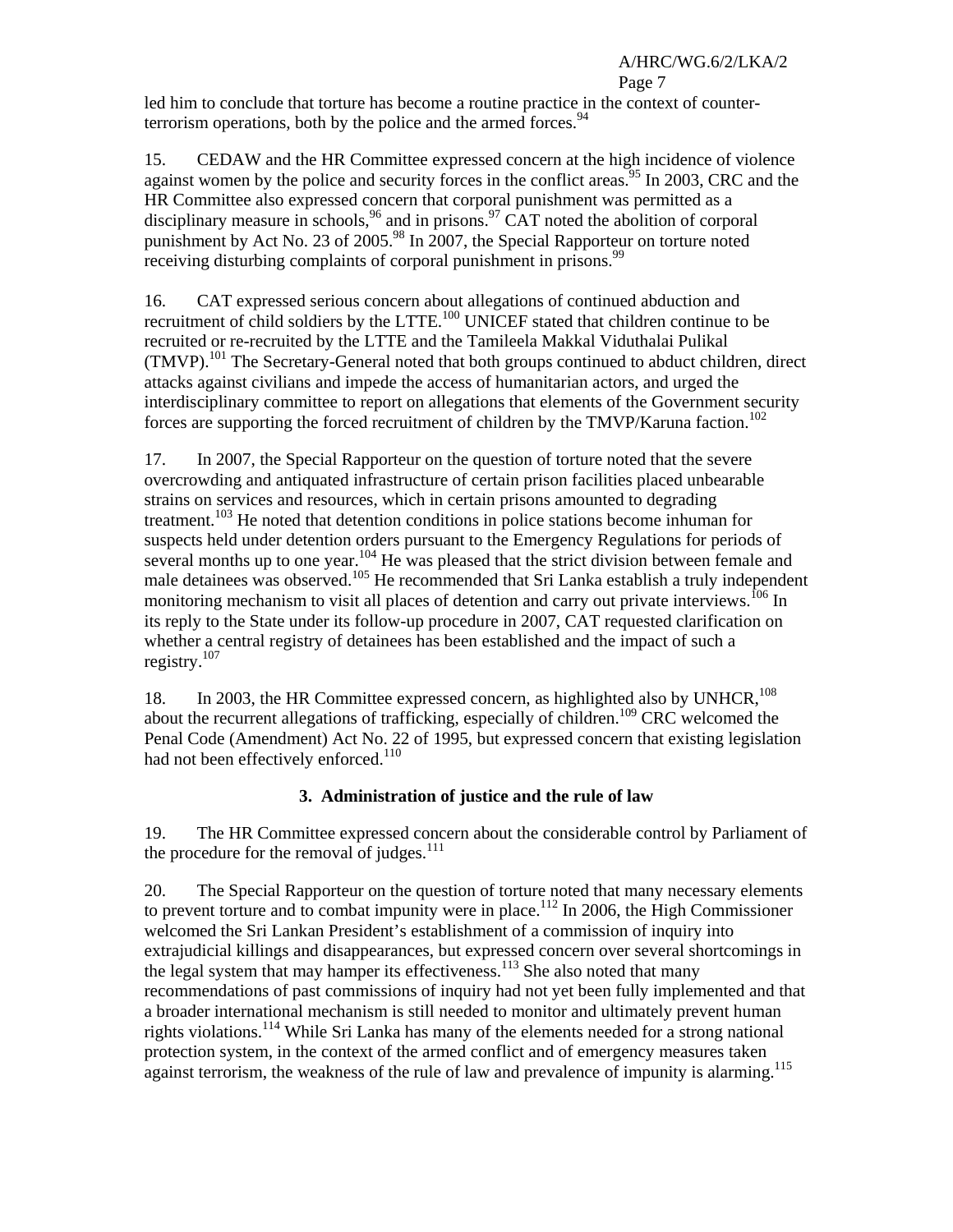21. The Special Rapporteur on the question of torture was encouraged by the 34 indictments under the 1994 Torture Act, but regretted that they have led so far only to three convictions. He noted that eight cases led to acquittals, and was further concerned about the long duration of investigations and allegations of threats against complainants and torture victims.<sup>116</sup> Similar concerns were echoed by the HR Committee<sup>117</sup> and by the Special Rapporteur on extrajudicial, summary or arbitrary executions,<sup>118</sup> who also noted that the Government has failed to effectively investigate most political killings, due to various factors such as the fact that the police are unable to enter LTTE-controlled areas.<sup>119</sup> In November 2005, the Special Rapporteur on the sale of children wrote to the LTTE about police officers who were allegedly arrested and held by the LTTE, after they had crossed into LTTE-held territory, reportedly to arrest a suspect.<sup>120</sup> The Special Rapporteur on extrajudicial, summary or arbitrary executions recommended inter alia that the Government and the LTTE initiate and regularize contact between their police forces. $121$ 

22. In 2005, CAT recommended investigations into cases of intimidation and reprisals of witnesses and others wishing to report torture and ill-treatment.<sup>122</sup> In 2007, it requested clarification regarding the drafting of a witness protection bill.<sup>123</sup> UNICEF noted that there is likely a degree of underreporting of grave violations<sup>124</sup> due to, inter alia, fear of reprisals.<sup>125</sup>

23. CAT expressed concern at allegations that fundamental legal safeguards for persons detained by the police were not being observed.<sup>126</sup> Regarding detention under emergency regulations, the Special Rapporteur on torture noted with great concern that many of the legal safeguards contained in the Code of Criminal Procedure do not apply<sup>127</sup> or are disregarded.<sup>128</sup> Further to the HR Committee's views in a case where violations of provisions of fair trial were found, Sri Lanka replied that implementing the recommendations would be contrary to the constitution and interfere with the independence of the judiciary. In another case where violations of provisions related to arbitrary arrest and detention were found, Sri Lanka replied that it was unable to give effect to the recommendations<sup>129</sup> because when it became a party to ICCPR-OP1, it was not envisaged that the HR Committee's competence would be extended to the consideration, review or comment of any judgment given by a competent court.<sup>130</sup>

24. The Special Rapporteur on the question of torture noted that confessions extracted through torture were not allowed in court, but that this rule was not applicable to persons detained under emergency regulations.<sup>131</sup> The Working Group on Arbitrary Detention issued an opinion relating to 13 ethnic Tamils who had allegedly been arrested and kept in judicial custody under the provisions of the Prevention of Terrorism Act (PTA) without charges or trial for several months, before being charged under the PTA and obliged to sign selfincriminatory statements sometimes under torture, in a manner contrary to article 14 of ICCPR.132

25. In 2005, CAT recommended the establishment of a reparation programme with adequate resources.<sup>133</sup> While welcoming the Supreme Court jurisprudence that both the State and individuals may be liable to pay compensation to the victim of torture, the Special Rapporteur on the question of torture highly regretted that, given the high standard of proof applied in those cases, they did not trigger more convictions by criminal courts.<sup>134</sup>

26. CRC reiterated serious concern regarding the low level of minimum age of criminal responsibility, $^{135}$  also noted by UNICEF.<sup>136</sup>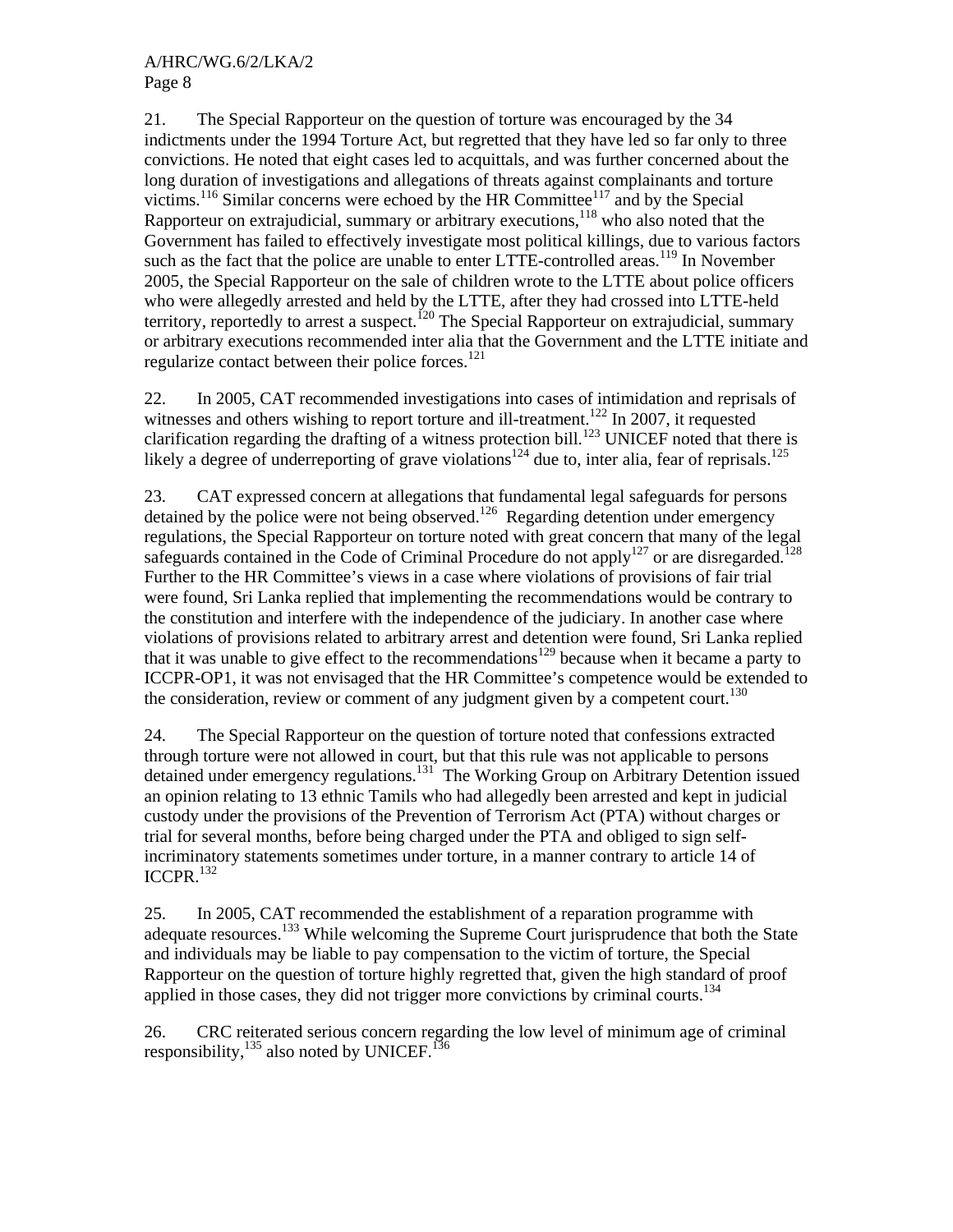#### Page 9 **4. Freedom of religion or belief, expression, association and peaceful assembly, and right to participate in public and political life**

27. In 2005, the Special Rapporteur on freedom of religion or belief noted, inter alia, a high level of tolerance and religious harmony and that the Government generally respects freedom of religion or belief. Nevertheless, the recent deterioration of religious tolerance and the absence of appropriate action by the Government had brought respect for freedom of religion or belief to an unsatisfactory level.<sup>137</sup> The Special Rapporteur stated that the draft legislation on the criminalization of "unethical conversions" was not an appropriate response to religious tensions<sup>138</sup> and that it would lead to violations of the right to freedom of religion or belief.139

28. In 2003, the HR Committee recommended, inter alia, that Sri Lanka protect media pluralism140 and raised concern about persistent reports of harassment against media personnel and journalists, and that the majority of such allegations had been ignored or rejected by the competent authorities.<sup>141</sup> In 2005, the Special Representative of the Secretary-General on human rights defenders expressed concern about new administrative orders in relation to the registration of NGOs. $^{142}$ 

29. In 2002, CEDAW expressed concern regarding the very low level of representation of women in politics and public life.<sup>143</sup> The 2006 CCA noted that women are also underrepresented at decision-making levels in the public and private sectors.<sup>144</sup>

# **5. Right to work and to just and favourable conditions of work**

30. CESCR expressed concern that the Constitution does not expressly recognize the right to strike and impose restrictions on the right to form trade unions.<sup>145</sup>

31. In 2002, CEDAW expressed concern at the low level of women's economic participation, their high unemployment rate, the inadequate protection for women working in the informal sector and the weak enforcement of laws to protect women workers in exportprocessing zones.146 CRC also expressed concern at the high proportion of children, including very young children, working as domestic servants or in the plantation sector, on the street or in other parts of the informal sector.<sup>147</sup>

# **6. Right to social security and to an adequate standard of living**

32. In 1998, CESCR appreciated progress in providing essential social services including, free health care, and food subsidies and supplements for targeted vulnerable groups,<sup>148</sup> but noted the high percentage of the population living in poverty.<sup>149</sup> UNICEF noted that maternal and child malnutrition, neonatal mortality and wide disparities in the health and nutritional conditions of children living in conflict-affected and poorer areas represent the country's most pressing health issues.150 The HR Committee expressed concern at the high number of unsafe abortions and that abortion remained a criminal offence except where performed to save the mother.<sup>151</sup>

33. While noting that many organizations enjoy full humanitarian access to areas of return, the Representative of the Secretary-General on human rights of internally displaced persons stated that others do not.<sup>152</sup> UNICEF noted that humanitarian access has been limited in certain divisions, directly impeding the regular provision of essential services to children by humanitarian agencies.<sup>153</sup>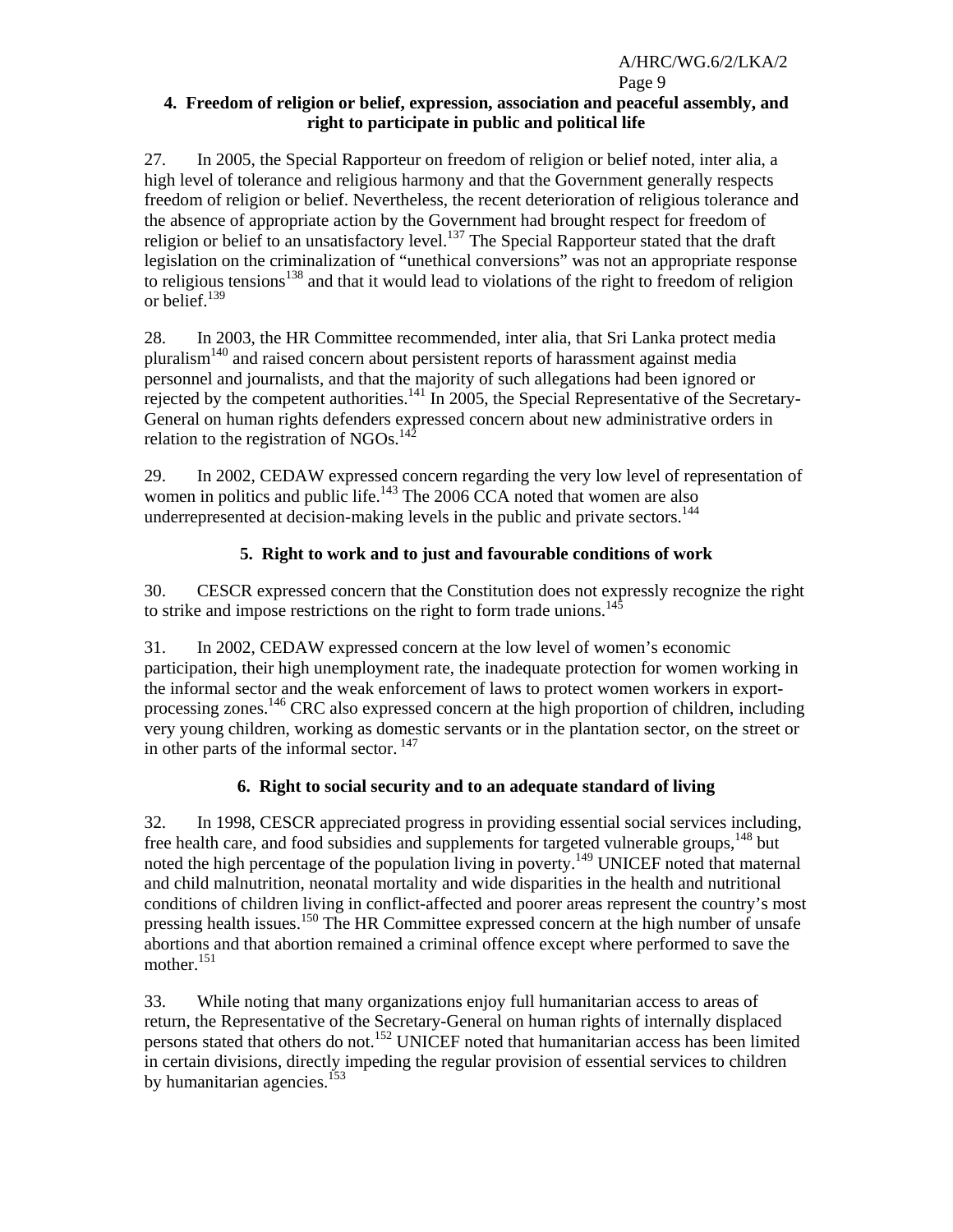## **7. Right to education and to participate in the cultural life of the community**

34. CRC was encouraged by the education reforms initiated, but expressed concern that the reforms were not consistently implemented.<sup>154</sup> A 2005 UNESCO report mentioned that Sri Lanka was progressing in both access to education and quality education, and that the exclusion from education of Tamil children in the country's tea plantation area was being addressed.<sup>155</sup> UNICEF noted that lack of security and restricted movement continue to affect access to education for children. It noted that schools being used by internally displaced persons (IDPs), and extended absence, coupled with disruptions in schools during resettlement, resulted in, inter alia, an increased number of children dropping out of school.<sup>156</sup>

#### **8. Migrants**

35. The 2006 CCA noted the need for the Government to address the problem of human rights violations and exploitation faced by migrant workers both prior to departure and in receiving countries. It noted, inter alia, the exploitation by recruiting agents/sub-agents and the poor working conditions.157 CEDAW had already expressed concern in 2002 about the increasing number of women who migrate and find themselves in vulnerable situations, often subjected to abuse and sometimes death.<sup>158</sup>

#### **9. Internally displaced persons**

36. A 2007 UNHCR report indicated that, in September 2007, the total number of IDPs stood at some 503,000 and provided information on measures to undertake a country-wide individual registration of IDPs.<sup>159</sup> The Representative of the Secretary-General on human rights of internally displaced persons noted that Sri Lanka, with the crucial support of the international community had not only rehabilitated the majority of victims of the 2004 tsunami, but also made considerable efforts to assist those displaced since the escalation of hostilities in 2006. However, he noted major concerns such as the physical security of IDPs, and access to livelihoods, highlighting restrictions imposed by authorities.<sup>160</sup>

#### **10. Human rights and counter-terrorism**

37. CERD in 2001 and the HR Committee in 2003 expressed concern at the PTA and emergency regulation restrictions. CERD was concerned about the restrictions placed on civil and political rights and in particular, at the alleged discriminatory application of such restrictions on Tamils and other ethnic groups. The HR Committee welcomed "a decision of the Government", consistent with the CFA, not to apply the provisions of the PTA. However, the HR Committee noted that the PTA remained legally enforceable. It was concerned that such continued existence allows arrest without a warrant and permits detention for an initial period of 72 hours without the person being produced before the court, and thereafter for up to 18 months on the basis of an administrative order issued by the Minister of Defence.<sup>161</sup>

# **III. ACHIEVEMENTS, BEST PRACTICES, CHALLENGES AND CONSTRAINTS**

38. The Special Rapporteur on the question of torture fully appreciated the challenges faced by the Government from the violent and long-lasting conflict with the LTTE.<sup>162</sup> While CAT also acknowledged the difficult situation arising from the internal armed conflict, it however pointed out that no exceptional circumstances whatsoever may be invoked as a justification of torture.<sup>163</sup> CEDAW, CRC and CERD recognized that the armed conflict in the north and east had not been conducive to the effective and full implementation of the respective conventions.164 In 2007, the High Commissioner was also struck by the fact that broader human rights issues affecting all communities have largely been eclipsed by the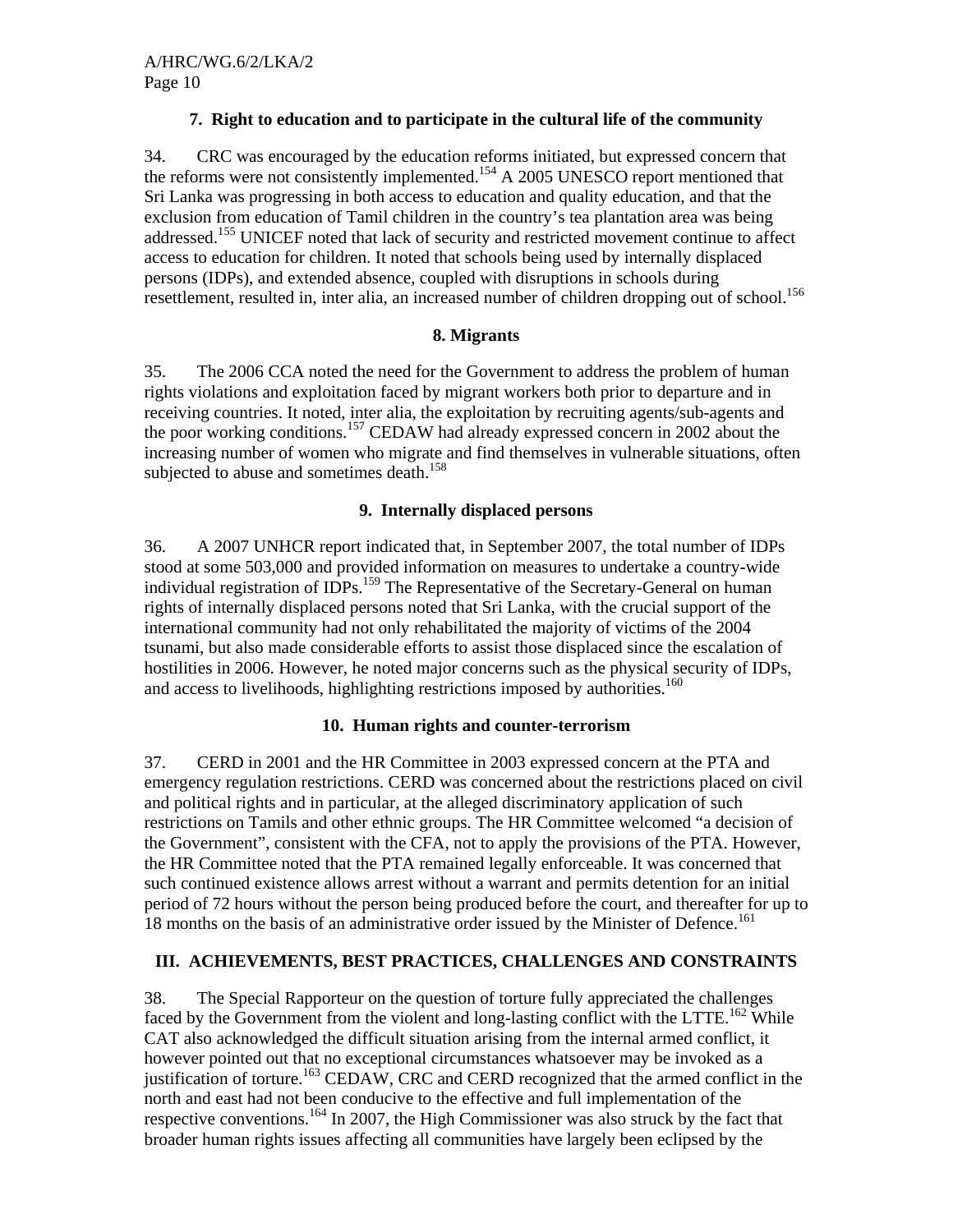Page 11

immediate focus on issues related to the conflict, including issues of discrimination and exclusion, gender inequalities, the rights of migrant workers and press freedom. These challenges will remain before and after any peace settlement, and they are deserving of greater and more focused attention.<sup>165</sup> UNICEF noted that responding to internally displaced families and children from renewed conflict and the tsunami remains a challenge.<sup>166</sup> The United Nations Development Assistance Framework (UNDAF) 2007-2010 noted the Government's "ten year horizon development framework 2006-2016" recognizing the high level of poverty, regional disparities, employment, marginalized and vulnerable groups and plantation workers as major development challenges.<sup>167</sup>

# **IV. KEY NATIONAL PRIORITIES, INITIATIVES AND COMMITMENTS**

# **A. Pledges by the State**

39. In its pledges, Sri Lanka stated that it would, inter alia, build up the capacity of the NHRC, take appropriate implementation measures in respect of recommendations made by the human rights treaty bodies, and cooperate with treaty monitoring bodies by submitting future periodic reports on time. $168$ 

#### **B. Specific recommendations for follow-up**

40. CAT requested that Sri Lanka provide, by November 2006, information on the implementation of its recommendations<sup>169</sup> concerning, inter alia, the following issues: the functioning of the NHRC and the NPC; measures to ensure fundamental safeguards are respected; systematic review of all places of detention; prompt and impartial investigations into allegations of torture and impunity; as well as steps taken to ensure persons reporting torture and ill-treatment do not face reprisals, intimidation and threats. In 2006, Sri Lanka provided responses on the follow-up measures taken to implement CAT's recommendations. In 2007, CAT requested further clarification on a number of areas where sufficient information had not been provided.<sup>170</sup> In addition, the Special Rapporteur on the question of torture recommended, inter alia, that the Government end impunity for members of the TMVP/Karuna Group; ensure that detainees are given access to legal counsel within 24 hours of arrest and that the period of police custody is drastically reduced under emergency regulations; that an independent complaints system in prisons is established; as well as a number of measures relating to conditions of detention.<sup>171</sup> He also recommended that an OHCHR field presence be established with a mandate for both monitoring the human rights situation in the country and providing technical assistance, particularly in the field of judicial, police and prison reform.<sup>172</sup>

41. The HR Committee requested that Sri Lanka provide, by November 2004, information on its response to its concluding observations concerning its recommendation to bring chapter III of the Constitution in line with articles 4 and 15 of ICCPR referring to states of emergency and non-retroactivity of criminal offences, investigations and prosecutions with regard to allegations of torture, abductions and illegal confinement, impunity and disappearances, harassment of media personnel and journalists.<sup>173</sup> The State replied in October 2005. The HR Committee requested further information with regard to impunity and its previous request concerning the Constitution, noting that the replies received had been incomplete.<sup>174</sup> The State provided further information in October 2007.<sup>175</sup>

42. The Special Rapporteur on extrajudicial, summary or arbitrary executions recommended that the ceasefire agreement be strengthened and that human rights and humanitarian law be respected.<sup>176</sup> He recommended that the Government renounce any form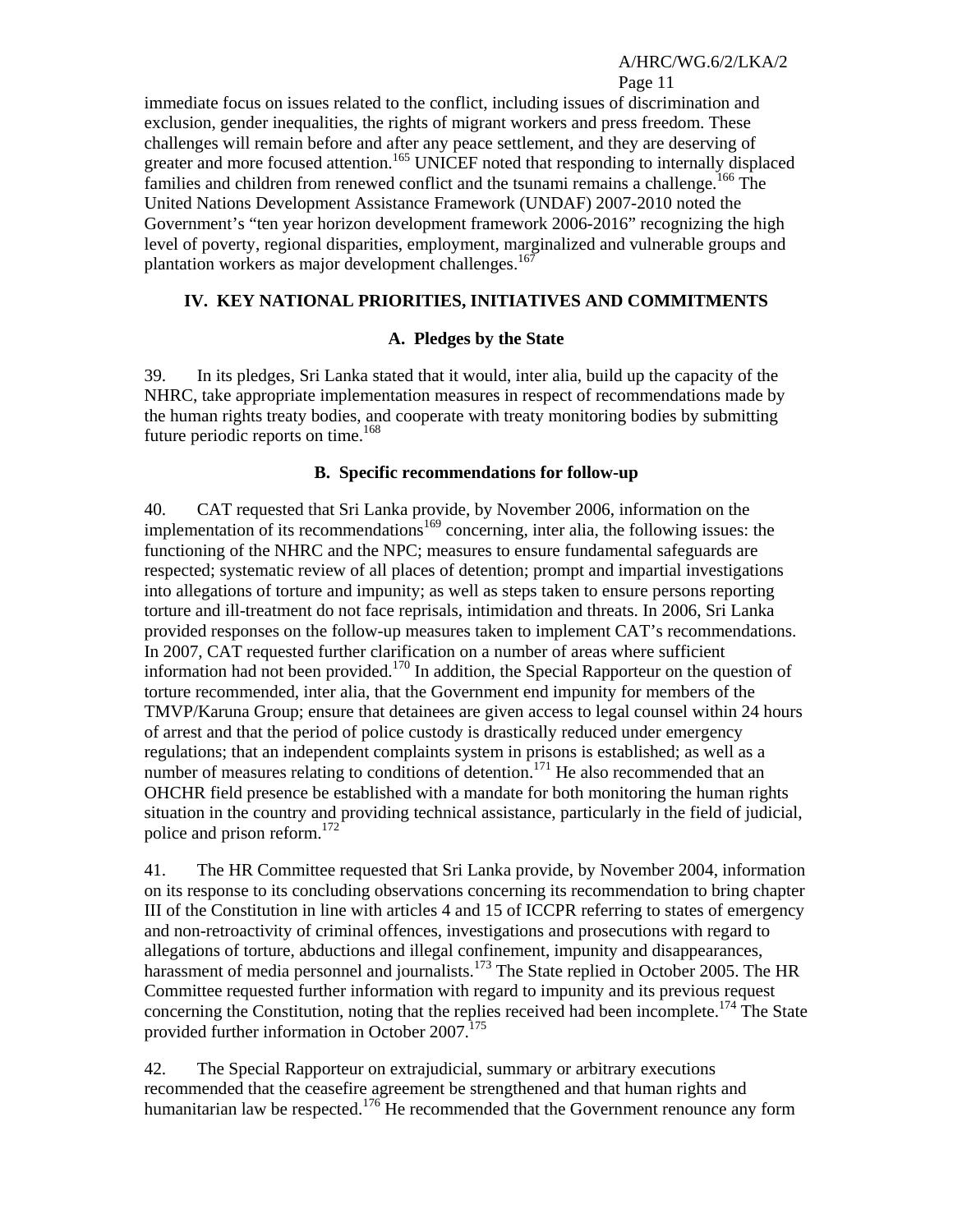A/HRC/WG.6/2/LKA/2 Page 12

of collaboration with the Karuna Group<sup>177</sup> and that the police be unambiguously instructed to vigorously investigate all killings.<sup>178</sup> The Special Rapporteur also recommended that the LTTE unequivocally denounce and condemn any killing attributed to it for which it denies responsibility;179 refrain from violating human rights, including those of non-LTTE-affiliated Tamil civilians;180 and refrain from providing arms, training and encouragement to groups such as the People's Army civilian proxies and self-defence organizations.<sup>181</sup>

# **V. CAPACITY-BUILDING AND TECHNICAL ASSISTANCE**

43. UNDAF 2008-2012 identified four expected outcomes.<sup>182</sup> Cross-cutting issues include the protection of human rights, environment, disaster risk management, HIV/AIDS, and equity for and inclusion of vulnerable groups.<sup>183</sup> UNICEF submitted information on its capacity-building and cooperation programmes.<sup>184</sup>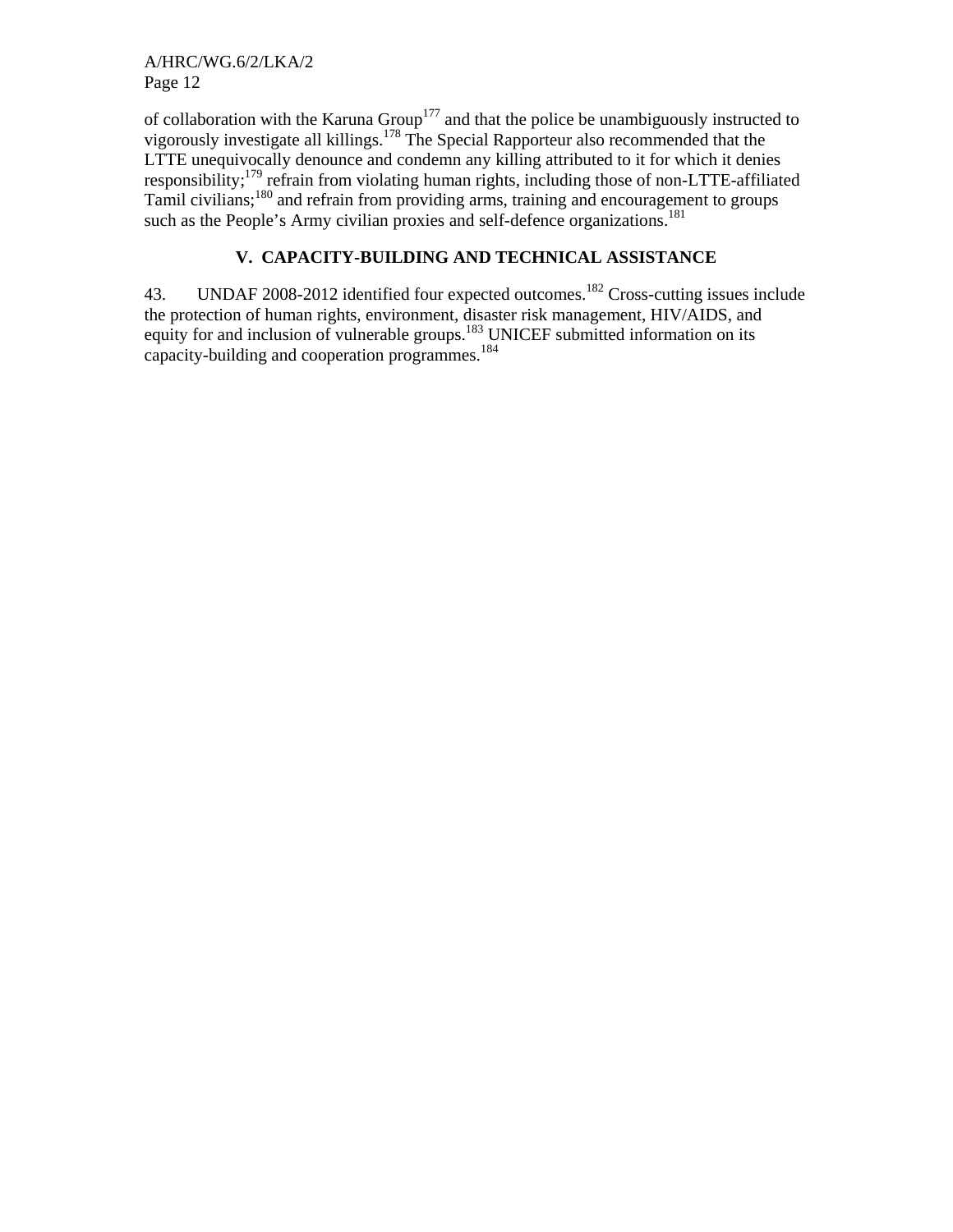*Notes* 

 $\overline{a}$ 

1 Unless indicated otherwise, the status of ratifications of instruments listed in the table may be found in *Multilateral Treaties Deposited with the Secretary-General: Status as at 31 December 2006* (ST/LEG/SER.E.25), supplemented by the official website of the United Nations Treaty Collection database, Office of Legal Affairs of the United Nations Secretariat, http://untreaty.un.org/.

2 The following abbreviations have been used for this document:

| <b>ICERD</b>      | International Convention on the Elimination of All Forms of Racial Discrimination                                       |
|-------------------|-------------------------------------------------------------------------------------------------------------------------|
| <b>ICESCR</b>     | International Covenant on Economic, Social and Cultural Rights                                                          |
| <b>ICCPR</b>      | International Covenant on Civil and Political Rights                                                                    |
| <b>ICCPR-OP 1</b> | <b>Optional Protocol to ICCPR</b>                                                                                       |
| <b>ICCPR-OP2</b>  | Second Optional Protocol to ICCPR, aiming at the abolition of the death penalty                                         |
| <b>CEDAW</b>      | Convention on the Elimination of All Forms of Discrimination against Women                                              |
| <b>OP-CEDAW</b>   | <b>Optional Protocol to CEDAW</b>                                                                                       |
| CAT               | Convention against Torture and Other Cruel, Inhuman or Degrading Treatment or                                           |
|                   | Punishment                                                                                                              |
| OP-CAT            | Optional Protocol to CAT                                                                                                |
| CRC.              | Convention on the Rights of the Child                                                                                   |
| <b>OP-CRC-AC</b>  | Optional Protocol to CRC on the involvement of children in armed conflict                                               |
| OP-CRC-SC         | Optional Protocol to CRC on the sale of children, child prostitution and child<br>pornography                           |
| <b>ICRMW</b>      | International Convention on the Protection of the Rights of All Migrant Workers and<br><b>Members of Their Families</b> |
| <b>CPD</b>        | Convention on the Protection of Persons with Disabilities                                                               |
| OP-CPD            | Optional Protocol to Convention on the Protection of Persons with Disabilities                                          |
| <b>CED</b>        | Convention on the Protection of Persons from Enforced Disappearance                                                     |
|                   |                                                                                                                         |

3 Protocol to Prevent, Suppress and Punish Trafficking in Persons, Especially Women and Children, supplementing the United Nations Convention against Transnational Organized Crime.

4 1951 Convention relating to the Status of Refugees and its 1967 Protocol, 1954 Convention relating to the status of Stateless Persons and 1961 Convention on the Reduction of Statelessness.

5 Geneva Convention for the Amelioration of the Condition of the Wounded and Sick in Armed Forces in the Field (First Convention); Geneva Convention for the Amelioration of the Condition of Wounded, Sick and Shipwrecked Members of Armed Forces at Sea (Second Convention); Convention relative to the Treatment of Prisoners of War (Third Convention); Convention relative to the Protection of Civilian Persons in Time of War (Fourth Convention); Protocol Additional to the Geneva Conventions of 12 August 1949, and relating to the Protection of Victims of International Armed Conflicts (Protocol I); Protocol Additional to the Geneva Conventions of 12 August 1949, and relating to the Protection of Victims of Non-International Armed Conflicts (Protocol II); Protocol additional to the Geneva Conventions of 12 August 1949, and relating to the Adoption of an Additional Distinctive Emblem (Protocol III). For the official status of ratifications, see Federal Department of Foreign Affairs of Switzerland, at www.eda.admin.ch/eda/fr/home/topics/intla/intrea/chdep/warvic.html.

6 International Labour Organization Convention No. 29 concerning Forced or Compulsory Labour; Convention No.105 concerning the Abolition of Forced Labour, Convention No. 87 concerning Freedom of Association and Protection of the Right to Organize; Convention No. 98 concerning the Application of the Principles of the Right to Organize and to Bargain Collectively; Convention No. 100 concerning Equal Remuneration for Men and Women Workers for Work of Equal Value; Convention No. 111 concerning Discrimination in Respect of Employment and Occupation; Convention No. 138 concerning Minimum Age for Admission to Employment; Convention No. 182 concerning the Prohibition and Immediate Action for the Elimination of the Worst Forms of Child Labour.

<sup>7</sup> Special Rapporteur on the question of torture, A/HRC/7/3/Add.6, para. 94(w). See also CAT/C/LKA/CO/2, para 18;

<sup>8</sup> Special Rapporteur on extrajudicial, summary or arbitrary executions E/CN.4/2006/53/Add.1, para. 83.. See also CAT/C/LKA/CO/2, para 18

<sup>9</sup> E/C.12/1/Add.24, 339

10 CAT/C/LKA/CO/2, para 18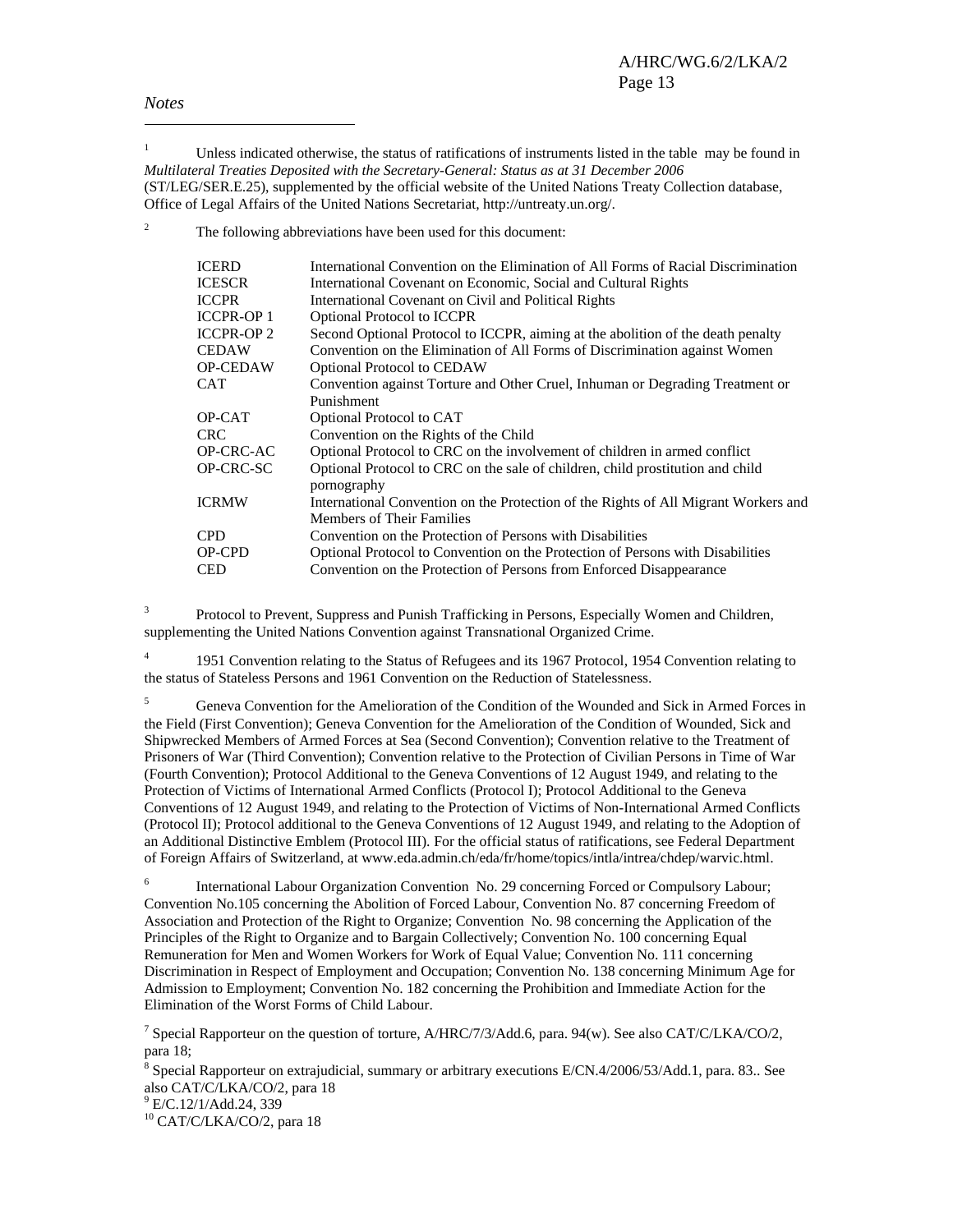$11$  Special Representative of the Secretary-General on the situation of human rights defenders,

<sup>13</sup> Special Rapporteur on extrajudicial, summary or arbitrary executions, E/CN.4/2006/53/Add.5, para. 24.<br><sup>14</sup> Special Rapporteur on extrajudicial, summary or arbitrary executions, E/CN.4/2006/53/Add.5, para. 30.<br><sup>15</sup> HR

<sup>17</sup> Press Statement by High Commissioner for Human Rights on Conclusion of her visit to Sri Lanka, Colombo, 13 October 2007

<sup>18</sup> Special Rapporteur on the question of torture, A/HRC/7/3/Add.6, para. 77.

<sup>19</sup> Special Rapporteur on the question of torture, A/HRC/7/3/Add.6, para. 25.

<sup>20</sup> United Nations Common Country Assessment on Sri Lanka, 2006, p. 21, available at http://www.undg.org/docs/7622/Final%20CCA%20October%202006.zip (accessed on 25 February 2008).

<sup>21</sup> E/C.12/1/Add.24, para 324; CRC/C/15/ADD.207, para 7 (a) and 15; CCPR/CO/79/LKA, para 4.<br><sup>22</sup> Letter of 21 November 2007 by the Rapporteur for follow-up on conclusions and recommendations of CAT,

http://www2.ohchr.org/english/bodies/cat/docs/35SriLanka\_reminder280208.pdf 23 A/HRC/7/70, para. 5.

<sup>24</sup> For the list of national human rights institutions with accreditation status granted by the International Coordinating Committee of National Institutions for the Promotion and Protection of Human Rights (ICC), see A/HRC/7/69, annex VIII, and A/HRC/7/70, annex I.

<sup>25</sup> Special Rapporteur on the question of torture, A/HRC/7/3/Add.6, para. 61.

- <sup>26</sup> E/C.12/1/Add.24, para 325; CAT/C/LKA/CO/2, para 3 (d).
- 27 A/57/38 (PART I), para 277.

<sup>28</sup> Special Rapporteur on the question of torture,  $A/HRC/7/3/Add.6$ , para.56.

<sup>29</sup> Special Rapporteur on the question of torture,  $A/HRC/7/3/Add.6$ , para.57.

 $30$  CAT/C/LKA/CO/2, para 3 (e)

<sup>31</sup> Report of the Secretary-General on children and armed conflict in Sri Lanka, 21 December 2007, S/2007/758. UNICEF submissions to the UPR on Sri Lanka, p. 3.

 $32$  A/57/38 (PART I), para 269.

33 CRC/C/15/ADD.207, para 48.

<sup>34</sup> UNICEF submissions to the UPR on Sri Lanka, p. 1. See also, United Nations Common Country Assessment on Sri Lanka, 2006, pp. 19-20, available at

http://www.undg.org/docs/7622/Final%20CCA%20October%202006.zip (accessed on 25 February 2008).<br><sup>35</sup> Letter from Permanent Mission of Sri Lanka dated 17 February 2006.

<sup>36</sup> The following abbreviations have been used in this document:

CERD - Committee on the Elimination of Racial Discrimination;

CESCR - Committee on Economic, Social and Cultural Rights;

HR Committee - Human Rights Committee;

CEDAW - Committee on the Elimination of Discrimination against Women;

CAT - Committee against Torture,

CRC - Committee on the Rights of the Child,

CMW - Committee on the Protection of the Rights of All Migrant Workers and Members of Their Families.

- $37$  A/57/44, paras. 117-196.
- 38 Report E/CN.4/1998/68/Add.2

39 Report E/CN.4/2000/64/Add.1

 $^{40}$  Special Rapporteur on freedom of religion or belief, E/CN.4/2006/5/Add.3.

<sup>41</sup> Special Rapporteur on extrajudicial, summary or arbitrary executions, E/CN.4/2006/53/Add.5. <sup>42</sup> Special Rapporteur on the question of torture, A/HRC/7/3/Add.6.

43 UN RSG on IDPs, Press Release: "UN expert emphasizes sustainable and durable solutions for Sri Lanka's internally displaced persons", 27 December 2007.

44 Special Rapporteur on freedom of religion or belief, E/CN.4/2006/5/Add.3, para. 7.

<sup>45</sup> Special Rapporteur on extrajudicial, summary or arbitrary executions, E/CN.4/2006/53/Add.5, para. 1.<br><sup>46</sup> Special Rapporteur on the question of torture, A/HRC/7/3/Add.6, para. 4.

 $^{47}$  Special Rapporteur on the question of torture, A/HRC/7/3/Add.6, para. 9

E/CN.4/2006/95/Add.5, para. 1476.

<sup>&</sup>lt;sup>12</sup> High Commissioner for Human Rights, Press release, Geneva, 15 January 2008.

<sup>&</sup>lt;sup>16</sup> Sri Lanka's voluntary pledge submitted in support of its candidacy to the membership of the HRC, New York,

<sup>10</sup> April 2006, pp. 2-3 accessible at: http://www.un.org/ga/60/elect/hrc/srilanka.pdf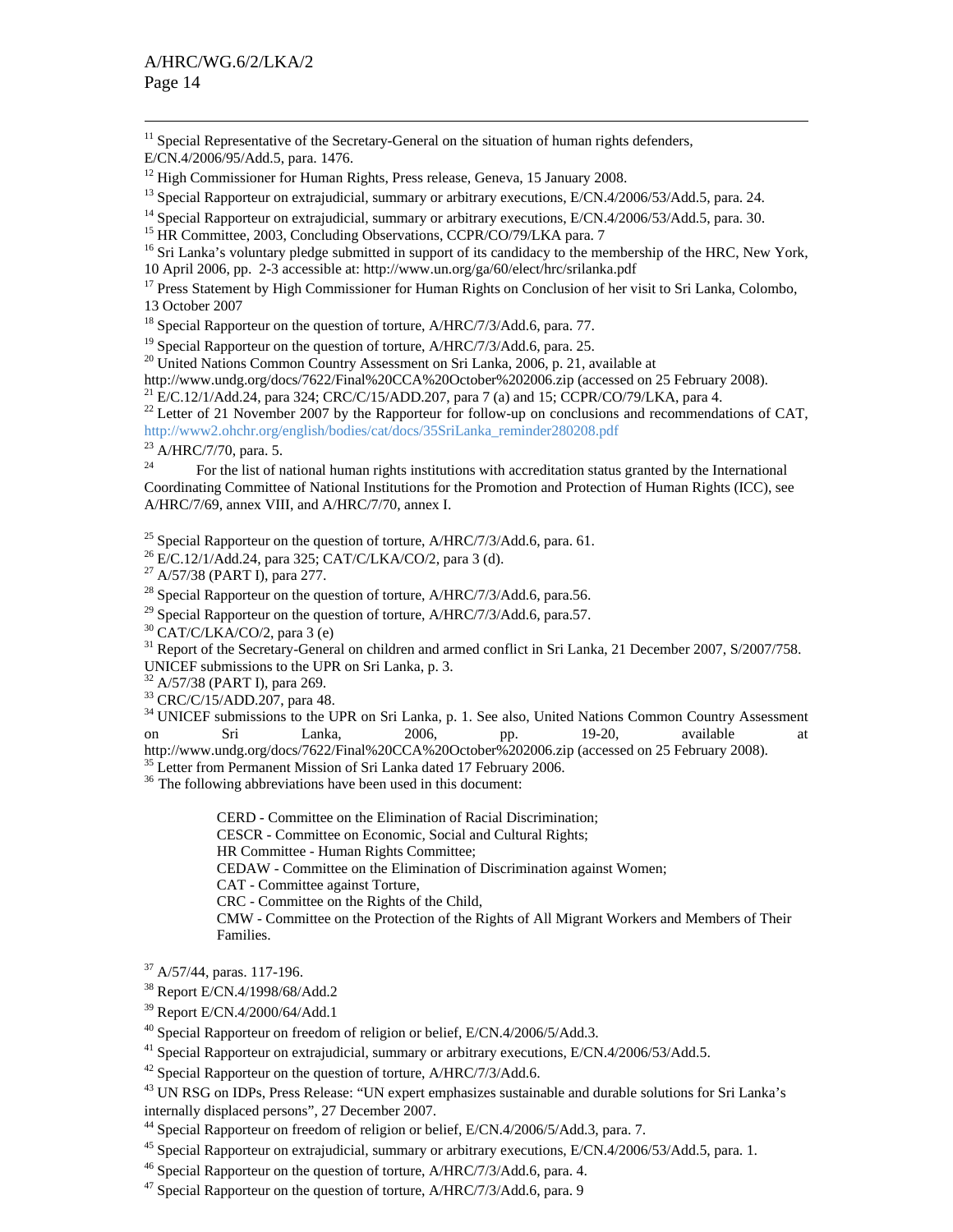<sup>48</sup> Special Rapporteur on the question of torture, A/HRC/7/3/Add.6, para. 10.

<sup>49</sup> Special Rapporteur on the question of torture, A/HRC/7/3/Add.6, para. 11.

<sup>50</sup> Special Rapporteur on the question of torture, A/HRC/7/3/Add.6, para. 6.

51 UN RSG on IDPs, Press Release: "UN expert emphasizes sustainable and durable solutions for Sri Lanka's internally displaced persons", 27 December 2007.

<sup>52</sup> The questionnaires included in this section are those which have been reflected in an official report by a special procedure mandate holder.

53 See (i) report of the Special Rapporteur on the right to education (A/HRC/4/29), questionnaire on the right to education of persons with disabilities sent in 2006; (ii) report of the Special Rapporteur on the human rights of migrants (A/HRC/4/24), questionnaire on the impact of certain laws and administrative measures on migrants sent in 2006; (iii) report of the Special Rapporteur on trafficking in persons, especially women and children (A/HRC/4/23), questionnaire on issues related to forced marriages and trafficking in persons sent in 2006; (iv) report of the Special Representative of the Secretary-General on human rights defenders (E/CN.4/2006/95 and Add.5), questionnaire on the implementation of the Declaration on the Right and Responsibility of Individuals, Groups and Organs of Society to Promote and Protect Universally Recognized Human Rights and Fundamental Freedoms sent in June 2005; (v) report of the Special Rapporteur on the situation of human rights and fundamental freedoms of indigenous people (A/HRC/6/15), questionnaire on the human rights of indigenous people sent in August 2007; (vi) report of the Special Rapporteur on trafficking in persons, especially in women and children (E/CN.4/2006/62) and the Special Rapporteur on the sale of children, child prostitution and child pornography (E/CN.4/2006/67), joint questionnaire on the relationship between trafficking and the sent in July 2005; (vii) report of the Special Rapporteur on the right to education (E/CN.4/2006/45), questionnaire on the right to education for girls sent in 2005; (viii) report of the Working Group on mercenaries (A/61/341), questionnaire concerning its mandate and activities sent in November 2005; (ix) report of the Special Rapporteur on the sale of children, child prostitution and child pornography (A/HRC/4/31), questionnaire on the sale of children's organs sent on July 2006; (x) report of the Special Rapporteur on the sale of children, child prostitution and child pornography (E/CN.4/2005/78), questionnaire on child pornography on the Internet sent in July 2004; (xi) report of the Special Rapporteur on the sale of children, child prostitution and child pornography (E/CN.4/2004/9), questionnaire on the prevention of child sexual exploitation sent in July 2003; (xii) report of the Special Representative of the Secretary-General on the issue of human rights and transnational corporations and other business enterprises (A/HRC/4/35/Add.3), questionnaire on human rights policies and management practices.

<sup>54</sup> High Commissioner for Human Rights, Press release, Geneva, 15 January 2008. See also Press Statement by High Commissioner for Human Rights on Conclusion of her visit to Sri Lanka, Colombo, 13 October 2007. <sup>55</sup> SMP 2008-9, p.76

56 CCPR/CO/79/LKA, para 19. See also United Nations Common Country Assessment on Sri Lanka, 2006, pp. 21-22, available at http://www.undg.org/docs/7622/Final%20CCA%20October%202006.zip (accessed on 25 February 2008).

<sup>57</sup> ILO Committee of Experts on the Application of Conventions and Recommendations, 2007, Geneva, Doc. No. 062007LKA111, para. 1.

58 ILO Committee of Experts on the Application of Conventions and Recommendations, 2007, Geneva, Doc. No. 062007LKA111, para. 1.

59 Special Rapporteur on violence against women, A/HRC/7/6/Add.1, para. 471-472.

60 E/C.12/1/Add.24, para 11.

61 CRC, 2003, Concluding Observations, CRC/C/15/Add.207, para. 25.

 $62$  UNHCR submission to the UPR on Sri Lanka, p. 3, citing CERD/C/SR.1478, para. 334.

63 CERD, 2001, Concluding Observations, CERD/C/SR.1478, para. 334.

<sup>64</sup> ILO Committee of Experts on the Application of Conventions and Recommendations, 2005, Geneva, Doc. No. 092005LKA111, para. 1.

<sup>65</sup> ILO Committee of Experts on the Application of Conventions and Recommendations, 2007, Geneva, Doc. No. 092007LKA111, para. 1.

<sup>66</sup> Special Rapporteur on extrajudicial, summary or arbitrary executions, E/CN.4/2006/53/Add.5, para. 4.<br><sup>67</sup> Special Rapporteur on extrajudicial, summary or arbitrary executions, E/CN.4/2006/53/Add.5, para. 10.<br><sup>68</sup> Spe

E/CN.4/2005/64/Add.1, para. 810

<sup>72</sup> Rapporteur on freedom of expression,  $A/HRC/4/27/Add.1$ , 580. SRSG human Rights Defenders, A/HRC/4/37/Add.1, para. 598.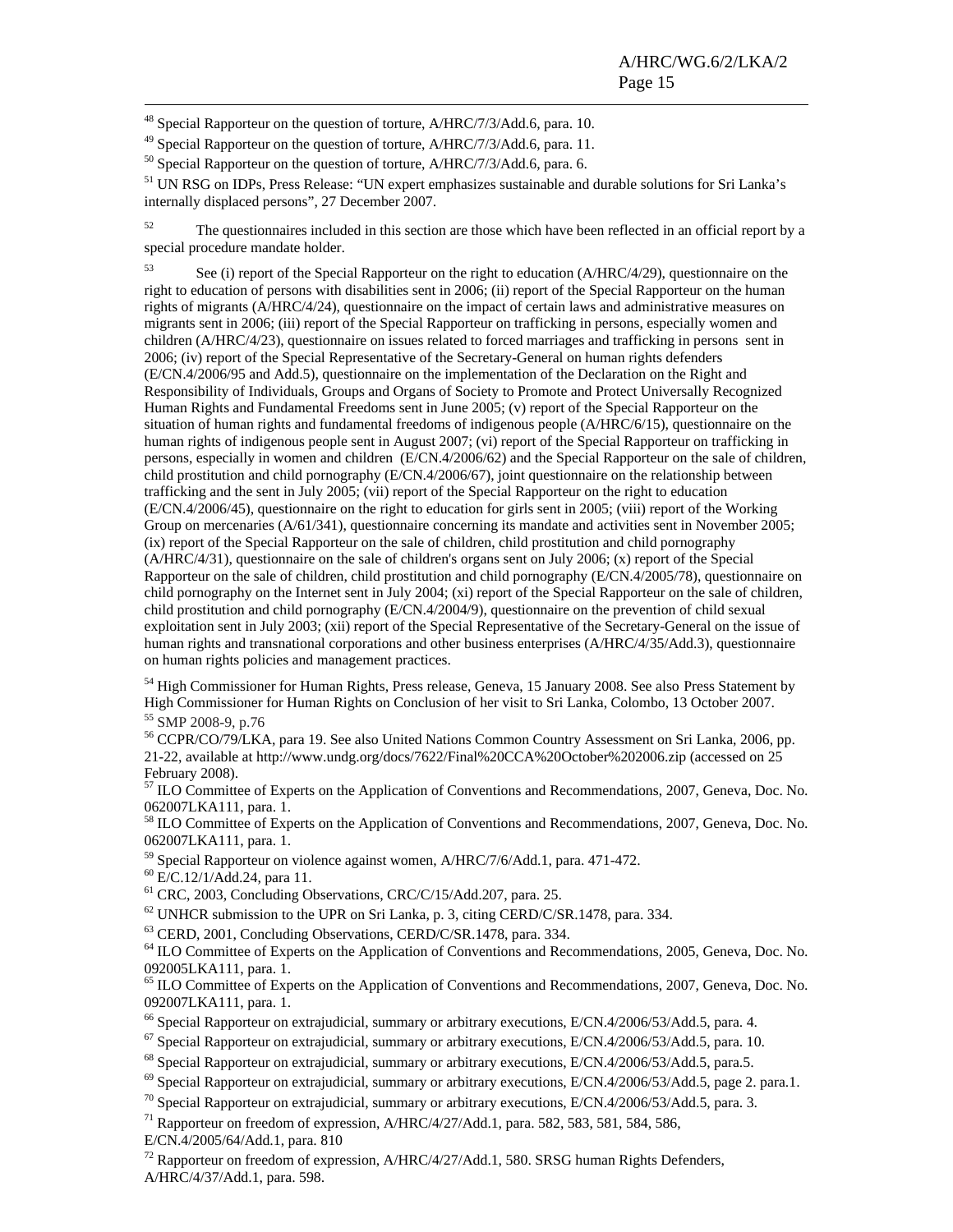<sup>73</sup> Rapporteur on freedom of expression, A/HRC/4/27/Add.1, 587, 588. E/CN.4/2005/64/Add.1, para.814, SRSG human Rights Defenders, A/HRC/4/37/Add.1, para. 592, 593, 594, 595, 597, 599

<sup>76</sup> Special Rapporteur on summary, arbitrary and extrajudicial executions, E/CN.4/2006/53/Add.1, page 319-321.<br><sup>77</sup> Special Rapporteur on extrajudicial, summary or arbitrary executions, E/CN.4/2006/53/Add.5, para. 53.<br><sup>7</sup>

<sup>81</sup> Special Rapporteur on extrajudicial, summary or arbitrary executions, A/HRC/4/20/Add.1, page 300-302.

<sup>82</sup> Special Rapporteur on extrajudicial, summary or arbitrary executions, E/CN.4/2006/53/Add.1, page 217-219.<br><sup>83</sup> Special Rapporteur on extrajudicial, summary or arbitrary executions, E/CN.4/2006/53/Add.1 page 219.<br><sup>84</sup>

internally displaced persons", 27 December 2007. See also UNDG, Resident Coordinators Annual Report Sri Lanka, 2006, p. 1.

85 Special Rapporteur on summary, arbitrary and extrajudicial executions, A/HRC/4/20/Add.1, page 385-386.

86 CAT/C/LKA/CO/2/Add.1, para 20.

<sup>87</sup> Letter of 21 November 2007 by the Rapporteur for follow-up on conclusions and recommendations of CAT, http://www2.ohchr.org/english/bodies/cat/docs/35SriLanka\_reminder280208.pdf, responding to the Comments by Sri Lanka, CAT/C/LKA/CO/2/Add.1, para 20.

<sup>88</sup> Working Group on enforced or involuntary disappearances, A/HRC/7/2, page 73.

<sup>89</sup> Working Group on enforced or involuntary disappearances, A/HRC/7/2, para. 344.

 $90$  Special Rapporteur on the question of torture, A/HRC/7/3/Add.6, para. 80.

 $91$  Special Rapporteur on the question of torture, A/HRC/7/3/Add.6, para. 89.

 $92$  CAT/C/LKA/CO/2, para 12. See also CCPR/CO/79/LKA, para 9

<sup>93</sup> Special Rapporteur on the question of torture, A/HRC/7/3/Add.6, para. 70. See also Special Rapporteur on extrajudicial, summary or arbitrary executions, E/CN.4/2006/53/Add.5, para.54.

<sup>94</sup> Special Rapporteur on the question of torture, A/HRC/7/3/Add.6, para. 70.

95 A/57/38 (PART I), para 286.

96 Education Ordinance of 1939, CRC/C/15/Add.207, para 28-29.

<sup>97</sup> Ministry of Education in 2001, CCPR/CO/79/LKA, para 11.

98 CAT/C/LKA/CO/2, para 3 (g).

<sup>99</sup> Special Rapporteur on the question of torture, A/HRC/7/3/Add.6, para. 80.  $^{100}$  CAT/C/LKA/CO/2, para 17.

<sup>101</sup> UNICEF submissions to the UPR on Sri Lanka, p. 3. See also UNDP, Human Development Report 2005, New York, 2005, p. 161.

<sup>102</sup> Report of the Secretary-General on children and armed conflict in Sri Lanka, 21 December 2007, S/2007/758.<br><sup>103</sup> Special Rapporteur on the question of torture, A/HRC/7/3/Add.6, para. 80.<br><sup>104</sup> Special Rapporteur on

http://www2.ohchr.org/english/bodies/cat/docs/35SriLanka\_reminder280208.pdf<br><sup>108</sup> UNHCR submission to the UPR on Sri Lanka, p. 1, citing, CCPR/CO/79/LKA para. 7.

<sup>109</sup> HR Committee, 2003, Concluding Observations, CCPR/CO/79/LKA, para. 14.<br><sup>110</sup> CRC/C/15/Add.207, para 47.<br><sup>111</sup> CCPR/CO/79/LKA, para 16.<br><sup>112</sup> Special Rapporteur on the question of torture, A/HRC/7/3/Add.6, para. 90.<br><sup></sup>

13 October 2007. See also Address of the High Commissioner for Human Rights to the Human Rights Council,  $2^{nd}$  session, 18 September 2006 and CCPR/CO/79/LKA, para 10.

<sup>116</sup> Special Rapporteur on the question of torture, A/HRC/7/3/Add.6, para. 51. See also para. 77. <sup>117</sup> CCPR/CO/79/LKA, para 9.

<sup>&</sup>lt;sup>74</sup> Rapporteur on freedom of expression, E/CN.4/2005/64/Add.1, para. 808.<br><sup>75</sup> Rapporteur on freedom of expression, A/HRC/4/27/Add.1, 589- 595. E/CN.4/2005/64/Add.1, para. 811, 815. SRSG human Rights Defenders, A/HRC/4/37/Add.1, para. 600, -603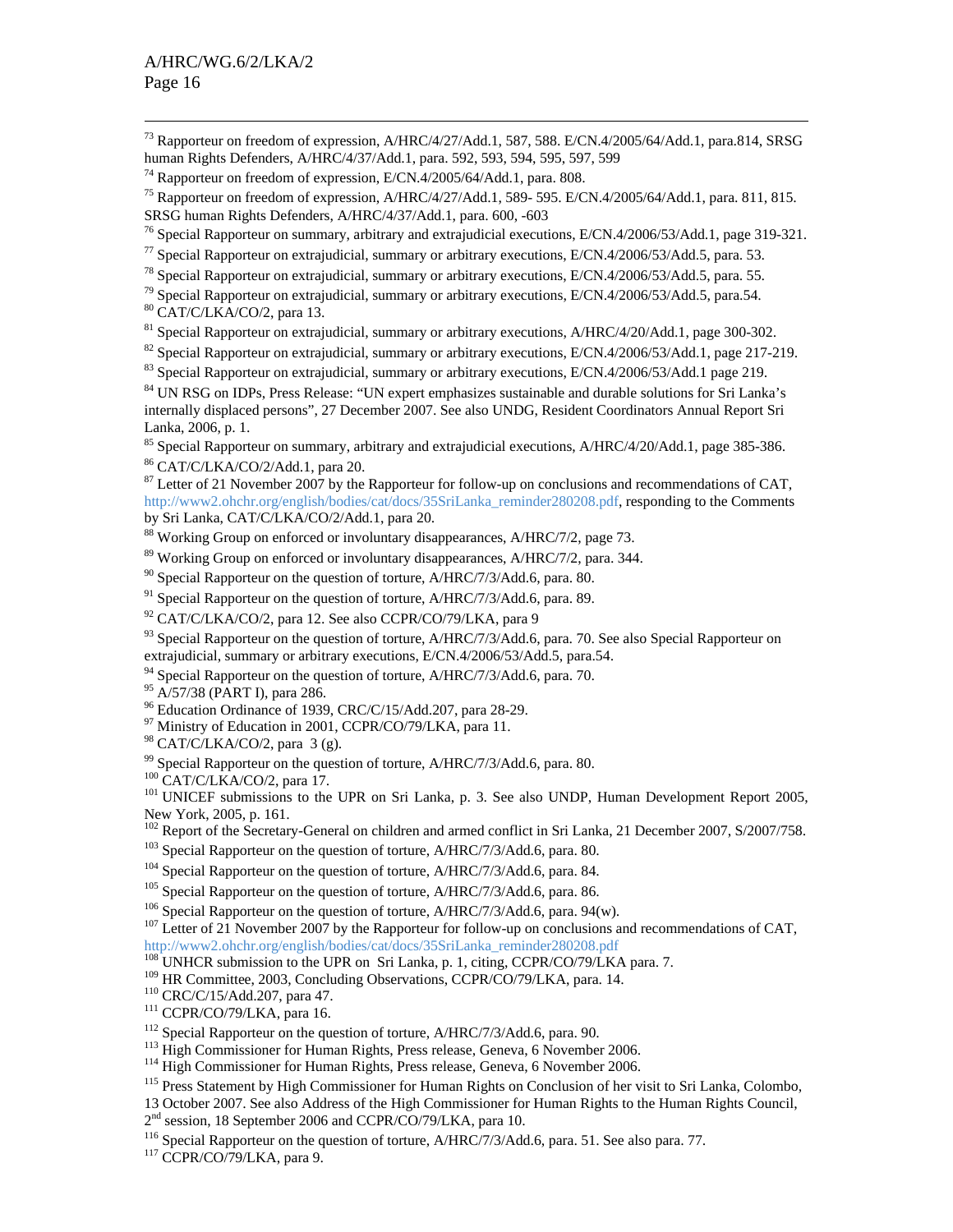<sup>118</sup> Special Rapporteur on extrajudicial, summary or arbitrary executions, E/CN.4/2006/53/Add.5, para. 59. See also Special Rapporteur on extrajudicial, summary or arbitrary executions, E/CN.4/2006/53/Add.1, page. 221- 224

<sup>119</sup> Special Rapporteur on extrajudicial, summary or arbitrary executions, E/CN.4/2006/53/Add.5, para. 34.<br><sup>120</sup> Special Rapporteur on the sale of children, E/CN.4/2006/67/Add.1, para. 131<br><sup>121</sup> Special Rapporteur on ext

 $124$  See also Working Group on enforced or involuntary disappearances, A/HRC/7/2, para. 345 and

CCPR/CO/79/LKA, para 10.

<sup>125</sup> UNICEF submission to the UPR on Sri Lanka, p. 3.<br><sup>125</sup> CAT/C/LKA/CO/2, para 8.<br><sup>129</sup> CAT/C/LKA/CO/2, para 8.<br><sup>129</sup> Special Rapporteur on the question of torture, A/HRC/7/3/Add.6, para. 78.<br><sup>129</sup> Special Rapporteur o <sup>144</sup> United Nations Common Country Assessment on Sri Lanka, 2006, p. 5, available at<br>http://www.undg.org/docs/7622/Final%20CCA%20October%202006.zip (accessed on 25 February 2008).<br><sup>145</sup> E/C.12/1/Add.24, para 17<br><sup>146</sup> A/5

internally displaced persons", 27 December 2007.

<sup>153</sup> UNICEF submission to the UPR on Sri Lanka, p. 4. See also, Report of the Secretary-General on children and armed conflict in Sri Lanka, 21 December 2007, S/2007/758.<br><sup>154</sup> CRC/C/15/Add.207, para 42-43.

<sup>155</sup> UNESCO, Education For All Global Monitoring Report 2005, Paris, 2004, p. 53.<br><sup>156</sup> UNICEF submissions to the UPR, p. 4.<br><sup>157</sup> United Nations Common Country Assessment on Sri Lanka, 2006, p. 15, available at<br>http://w

 $^{158}$  A/57/38 (PART I), para 292-293.<br><sup>159</sup> UNHCR, Global Appeal Report 2008-2009, Strategies and Programmes, Geneva, 2007, p. 237-238.<br><sup>160</sup> UN RSG on IDPs, Press Release: "UN expert emphasizes sustainable and durable internally displaced persons", 27 December 2007.<br><sup>161</sup> CCPR/CO/79/LKA, para 13.

<sup>162</sup> Special Rapporteur on the question of torture, A/HRC/7/3/Add.6, para. 13.<br><sup>163</sup> CAT/C/LKA/CO/2, para 4<br><sup>164</sup> A/56/18, para 323; A/57/38 (Part I), para 273; CRC/C/15/Add.207, para 3 and 8.<br><sup>165</sup> Press Statement by Hi 13 October 2007

<sup>166</sup> UNICEF submission to the UPR on Sri Lanka, p. 4.